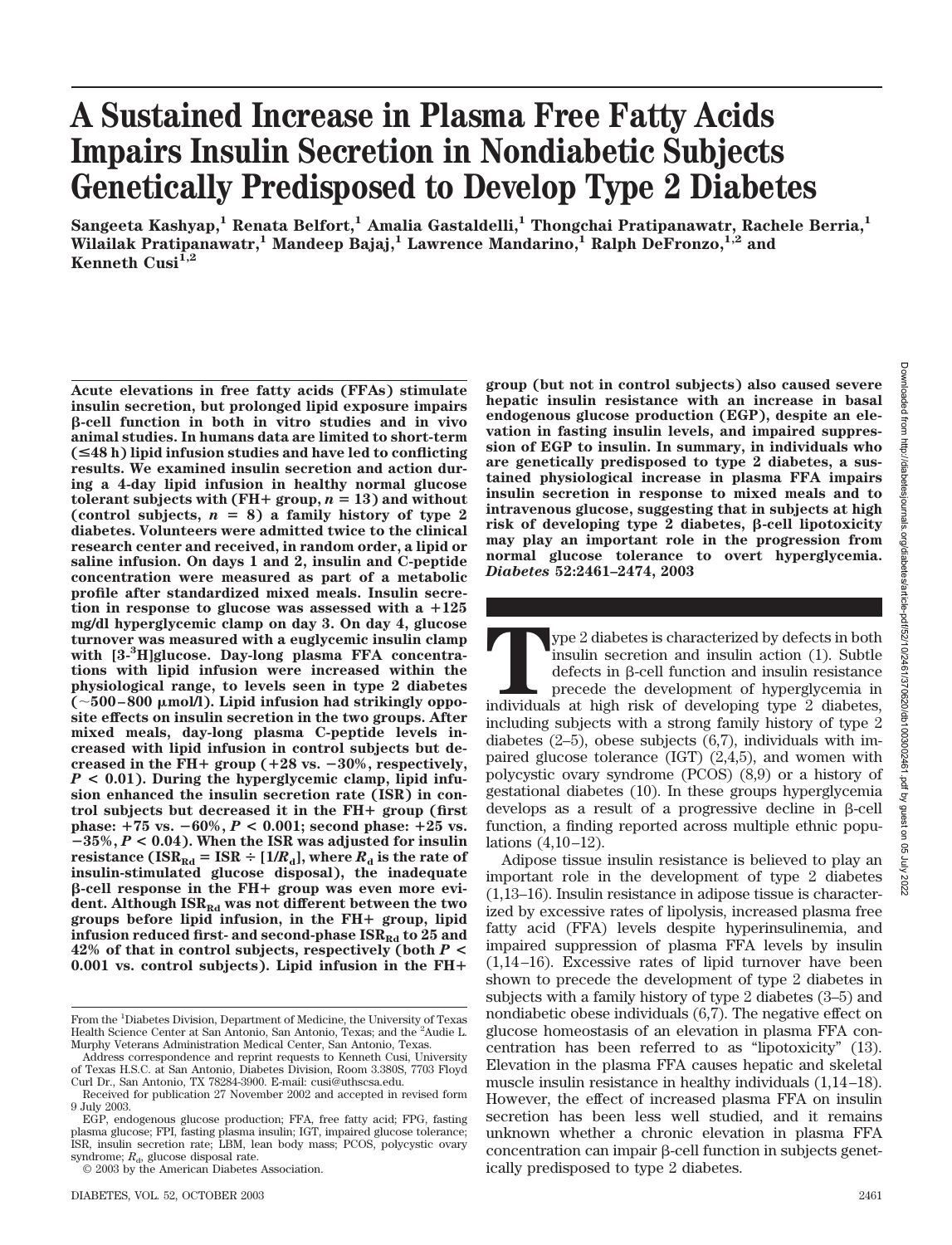Under fasting conditions, mild elevations in plasma FFAs play an important role in sustaining basal insulin secretion and in maintaining a normal insulin secretory response to glucose (16). In contrast, exposure to pharmacological levels of lipids for 24–48 h have been shown to impair  $\beta$ -cell function in vitro (19) and in vivo (20–22).

In humans, an acute elevation in plasma FFA either has no effect (23,24) or enhances (25,26) glucose-induced insulin secretion, but the effect of a more prolonged increase in plasma FFA on glucose-stimulated insulin secretion has yielded more variable results. In lean healthy subjects, a 24- to 48-h lipid infusion has been reported to increase (27,28), not significantly change (26), or decrease (25) insulin secretion. In obese insulin-resistant individuals, a 48-h lipid infusion has been reported to reduce insulin secretion by  $\sim$ 20%, but plasma insulin concentration was increased because of a  $\sim$  50% reduction in insulin clearance (29). In type 2 diabetes subjects, who already have a severe impairment in  $\beta$ -cell function, an increase in plasma FFA for 2 days with lipid infusion did not further worsen insulin secretion (29). These conflicting results may be explained, in part, by differences in study populations, plasma FFA levels achieved, variable duration of lipid infusion, or concomitant glucose infusion in some studies (27). At present, it remains unclear whether a prolonged  $(248 h)$  physiological increase in plasma FFA concentration  $(\sim 500-800 \mu mol/l)$  impairs insulin secretion in healthy glucose-tolerant subjects, and whether the response to elevated plasma FFA would differ in subjects who are genetically predisposed to develop type 2 diabetes. Of note, a reduction in plasma FFA concentration with the antilipolytic agent acipimox enhanced first-phase insulin secretion in nondiabetic patients with a family history of type 2 diabetes (30).

The aim of the present study was to test the hypothesis that normal glucose-tolerant individuals with a strong family history of type 2 diabetes (genetically predisposed to develop diabetes) might have a defective adaptation to elevated plasma FFA and be more susceptible to lipotoxicity compared with individuals without a family history of type 2 diabetes.

### **RESEARCH DESIGN AND METHODS**

**Subjects.** A total of 13 healthy subjects with a strong family history of type 2 diabetes (the  $FH+$  group) and 8 control subjects without a family history of type 2 diabetes participated in the study. The two groups of subjects were matched for age, sex, ethnicity, BMI, and lean body mass (Table 1). A strong family history of type 2 diabetes was defined as having both parents with type 2 diabetes ( $n = 12$ ), or one parent and  $\geq 2$  siblings with type 2 diabetes ( $n =$ 1). All participants had a normal 75-g oral glucose tolerance test (OGTT). Body weight and physical activity were stable in all subjects for  $\geq$  months before enrollment. Each subject gave written informed consent before participation. The study protocol was approved by the institutional review board of the University of Texas Health Science Center at San Antonio, San Antonio, Texas.

**Study design.** After the initial screening visit, subjects were admitted to the clinical research center at 1700 on two occasions for the infusion, in random order, of Liposyn III (20% triglyceride emulsion, largely composed of soybean oil) or normal saline (control study) (Fig. 1). Heparin was not coinfused to avoid a maximal stimulation of lipoprotein lipase, which would artificially alter the physiological handling of lipid by the enzyme. A 20-gauge catheter was placed into an antecubital vein, and lipid or normal saline infusion was started at a rate of 30 ml/h. This rate was kept constant during the entire in-hospital stay. During the next 48 h (days 1 and 2), blood was drawn every 2 h from 0800 to 2400. Subjects were fed a eucaloric standardized diet and allowed to ambulate freely within the clinical research center. After an overnight fast, at 0800 on the morning of day 3, subjects underwent a  $+125$ 

| AD L |  |
|------|--|
|------|--|

|  |  | Clinical and laboratory characteristics of subjects |  |
|--|--|-----------------------------------------------------|--|
|--|--|-----------------------------------------------------|--|

|                          | Control<br>subjects | $FH+$          | $\boldsymbol{P}$ |
|--------------------------|---------------------|----------------|------------------|
| $\boldsymbol{n}$         | 8                   | 13             |                  |
| Age (years)              | $39 \pm 2$          | $41 \pm 2$     | <b>NS</b>        |
| Sex (M/F)                | 4/4                 | 4/9            |                  |
| BMI $(kg/m^2)$           | $25.3 \pm 1.2$      | $26.5 \pm 0.8$ | <b>NS</b>        |
| LBM $(\%)$               | $68 \pm 3$          | $67 \pm 2$     | <b>NS</b>        |
| $FPG$ (mg/dl)            | $90 \pm 1$          | $92 + 3$       | <b>NS</b>        |
| $HbA_{1c}$ (%)           | $4.8 \pm 0.1$       | $5.0 \pm 0.1$  | <b>NS</b>        |
| $2-h$ glucose (mg/dl)    | $96 + 6$            | $113 + 5$      | NS               |
| $FPI(\mu U/ml)$          | $6 \pm 1$           | $13 \pm 5$     | < 0.02           |
| 2-h insulin $(\mu U/ml)$ | $24 + 6$            | $82 + 22$      | < 0.003          |
| Fasting FFA (μmol/l)     | $607 \pm 86$        | $575 \pm 47$   | <b>NS</b>        |
| Systolic BP (mmHg)       | $120 \pm 4$         | $120 \pm 3$    | <b>NS</b>        |
| Diastolic BP (mmHg)      | $69 \pm 3$          | $72 \pm 2$     | <b>NS</b>        |
| Triglyceride (mg/dl)     | $122 \pm 21$        | $113 \pm 10$   | <b>NS</b>        |
| $HDL$ (mg/dl)            | $46 \pm 3$          | $48 \pm 4$     | <b>NS</b>        |

Data are means  $\pm$  SE. BP, blood pressure.

mg/dl hyperglycemic clamp. After this, subjects were given lunch (1300), dinner (1800), and a bedtime snack (2100), and fasted overnight (except for water). At 0700 on day 4, a 40 mU  $\cdot$  m<sup>-2</sup> $\cdot$  min<sup>-1</sup> euglycemic insulin clamp was performed with [3<sup>.3</sup>H]glucose and indirect calorimetry. Subjects were discharged after this study. For both studies, all test substances were infused via the catheter inserted into the antecubital vein. A second catheter was inserted retrogradely into a vein on the dorsum of the hand for collection of blood samples, and the hand was placed in a thermoregulated box at 65°C to achieve arterialization of venous blood. Within 2–6 weeks, individuals were readmitted to the clinical research center and given either lipid or normal saline. During the repeat study, all procedures were performed in an identical fashion, as previously described.

**Metabolic profile.** Subjects were admitted to the clinical research center at 1700 and fasted after a bedtime snack (2100). On the following 2 days (days 1 and 2), they underwent a metabolic profile from 0800 to 2400. Plasma was drawn before and every 2 h after each meal for glucose, insulin, C-peptide, and FFA concentrations. A research dietitian administered a weight-maintaining diet (50% carbohydrate, 30% fat, and 20% protein) with meals given at 0800, 1200, 1800, and 2100. The caloric distribution was 30, 30, 30, and 10% of total daily calories in each meal, respectively. Special attention was given to ensure that the timing and caloric distribution was identical in every subject between days 1 and 2 and during both admissions. Consumption of the entire meal was confirmed by a research nurse.

**Hyperglycemic clamp.** After an overnight fast, subjects underwent a hyperglycemic clamp on day 3 (31). Briefly, after collection of baseline samples, plasma glucose was acutely raised and maintained  $(\pm 5%)$  by 125 mg/dl above baseline for 120 min by periodic adjustment of a 20% dextrose infusion based on the negative feedback principle. Plasma samples were obtained every 2 min from 0 to 10 min (first-phase insulin) and every 5 min from 10 to 120 min (second phase). Subjects voided immediately before and at the end of the study for measurement of urinary glucose loss.

**Euglycemic insulin clamp.** At 0730 on day 4, a primed (20  $\mu$ Ci/min  $\times$ FPG/100) continuous (0.2  $\mu$ Ci/min) infusion of [3-3H]glucose (DuPont-New England Nuclear, Boston, MA) was started and continued until the end of the study. After allowing 120 min for isotopic equilibration, a 2-h euglycemic insulin  $(40 \text{ mU} \cdot \text{m}^{-2} \cdot \text{min}^{-1})$  clamp was performed using a primed-continuous insulin infusion, and the plasma glucose concentration was maintained constant at each subjects' fasting level by periodic adjustment of a 20% dextrose infusion as previously described (31). Continuous indirect calorimetry (Deltatrac; Sensormedics, Anaheim, CA) was performed during the last 40 min of the baseline  $(-40 \text{ to } 0 \text{ min})$  and insulin clamp  $(80-120 \text{ min})$  periods. Patients were fed at the conclusion of the study and discharged from the hospital.

**Analytical determinations.** The plasma glucose concentration was determined by the glucose oxidase method with a Beckman Glucose Analyzer II (Beckman Instruments, Fullerton, CA). Plasma insulin and C-peptide concentrations were determined by radioimmunoassays. The plasma FFA concentration was measured by standard colorimetric methods. Plasma glucose radioactivity was determined on barium hydroxide/zinc sulfate–precipitated plasma extracts.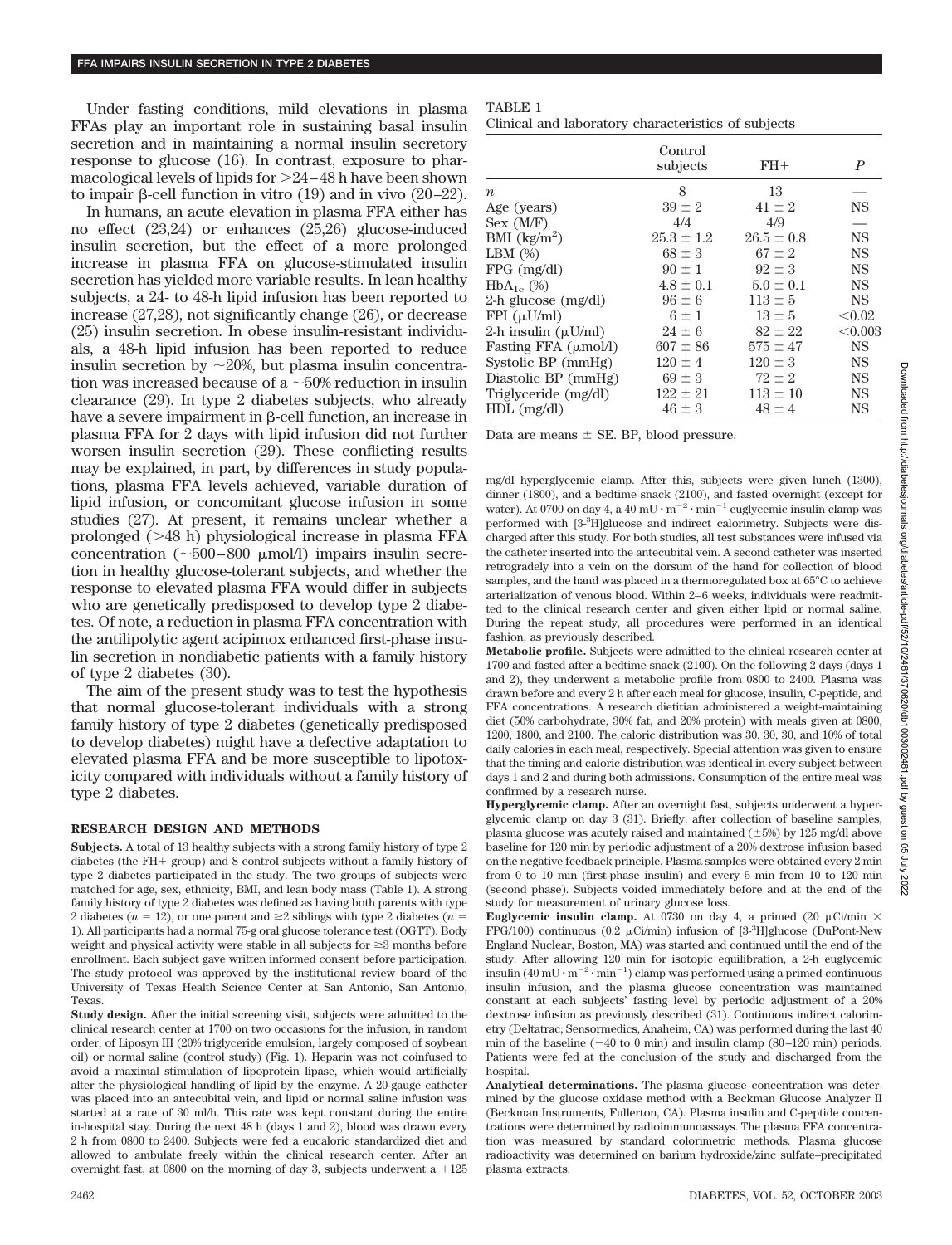

**FIG. 1. Study design. LIPID, lipid infusion; SAL, saline infusion.**

**Calculations.** The C-peptide areas under the curve after breakfast, lunch, and dinner were calculated using the trapezoidal method. During the hyperglycemic and insulin clamp studies, basal  $(-30 \text{ to } 0 \text{ min})$  and steady-state  $(80-120 \text{ m})$ min) plasma glucose, FFA, insulin, and C-peptide represent the mean of values drawn at 10-min intervals. The steady-state glucose infusion rate during the hyperglycemic clamp represents the mean glucose infusion rate from 80 to 120 min, corrected for urinary glucose losses.

**Estimation of insulin secretion rates.** Insulin secretion rates (ISRs) were estimated from peripheral plasma C-peptide levels by deconvolution analysis and linear regularization using a two-compartment model with standard parameters for C-peptide kinetics (32). As validated by Van Cauter et al. (32), use of standard parameters for C-peptide clearance and distribution results in ISRs that differ only slightly from those obtained with individual parameters. There is no evidence that differences in plasma FFA levels or lipid infusion affect C-peptide kinetics in humans during acute (2 h) (24) or prolonged (24–48 h) lipid infusion (26,27,29). Insulin sensitivity differed significantly between FH+ and control subjects before and after lipid infusion. Diamond et al.  $(33)$  and others  $(10,11,34-37)$  have shown that the  $\beta$ -cell responds to the presence of insulin resistance with a compensatory increase in insulin secretion. Therefore, to assess ISR between groups with different insulin sensitivities, we related the ISR to the severity of insulin resistance (quantified with the insulin clamp). During the insulin clamp, insulin resistance is the inverse of the glucose disposal rate  $(R_d)$ , i.e., the lower the  $R_d$ , the greater the insulin resistance. Thus, ISR related to peripheral insulin resistance  $(ISR_{Rd})$ , was expressed as:

$$
\text{ISR}_{\text{Rd}} = \frac{\text{ISR}}{\text{Insulin resistance} \ (1/R_{\text{d}})}
$$

**Estimation of endogenous insulin clearance.** Hepatic insulin clearance was calculated by dividing the mean prehepatic ISRs obtained by deconvolution analysis of plasma C-peptide concentration  $(pmol \cdot min^{-1} \cdot m^{-2})$  by the mean peripheral plasma insulin concentration  $(pmol \cdot ml^{-1})$  during the  $20-120$ min time period of the hyperglycemic clamp (38).

**Endogenous glucose production and insulin-stimulated**  $R_d$ . During the basal period, the rate of endogenous plasma glucose appearance (which primarily represents hepatic glucose production) (39) equals the rate of plasma glucose disappearance and was calculated by dividing the [3-3H]glucose infusion rate (dpm/min) by the steady-state plasma-tritiated glucose specific activity (dpm/mg) during the last 30 min of tracer equilibration. Because the infusion of insulin results in non–steady-state conditions, the rate of plasma glucose appearance was calculated using Steele's non–steady-state equation (40). During the euglycemic insulin infusion period, endogenous glucose production (EGP) was computed as the difference between the exogenous glucose infusion rate and the isotopically measured rate of plasma glucose appearance. The rate of total-body insulin-mediated glucose disposal was calculated by adding the residual rate of EGP to the rate of exogenous glucose infusion. Net glucose and lipid oxidation rates were calculated from oxygen consumption  $(V_0)$  and carbon dioxide production  $(V_0)$  using standard calorimetric equations. Nonoxidative glucose disposal, which primarily represents glycogen synthesis (1), was calculated by subtracting the rate of glucose oxidation (measured by indirect calorimetry) from the rate of total-body glucose disposal. Assessment of lean body mass (LBM) was done by dual-energy X-ray absorptiometry scanning (Hologic Delphi-A; Hologic, Bedford, MA).

**Hepatic insulin sensitivity index.** To better describe the effect of an elevation in plasma FFA concentration on hepatic insulin sensitivity, we report EGP in relation to the prevailing fasting plasma insulin (FPI) levels (EGP  $\times$  FPI), using a validated index of hepatic insulin resistance (41). Under basal conditions, the majority ( $\sim$ 85–90%) of EGP is derived from the liver (39), and there is a linear relationship between the rise in FPI and the decline in EGP over the range of plasma insulin concentrations from  $\sim$  5 to 25  $\mu$ U/ml (42).

**Statistical analysis.** All values represent the mean  $\pm$  SE. Within-group differences were determined by the paired two-tailed Student's *t* test. Differences between basal and insulin clamp periods and between groups (the FH group vs. control subjects) were tested by two-way ANOVA for repeated measures. Normal distribution was checked before all analyses, and nonparametric estimates were used when appropriate. Comparisons were considered statistically significant if the  $P$  value was < $0.05$ .

### **RESULTS**

**Patient characteristics and oral glucose tolerance test (Table 1).** Both groups were well matched for clinical and metabolic parameters. In  $FH+$  subjects, the fasting plasma glucose (FPG) concentration was kept within the normal range at the expense of a two- to threefold increase in the plasma insulin concentration.

**Metabolic profile (48 h): plasma glucose, hormone, and FFA concentrations.** During saline infusion, both groups had similar FPG (93  $\pm$  2 vs. 93  $\pm$  1 mg/dl for control vs.  $FH+$  subjects, respectively;  $P = NS$ ) and mean 48-h glucose concentrations ( $95 \pm 3$  vs.  $96 \pm 3$  mg/dl,  $P =$ NS) (Fig. 2). In both groups lipid infusion caused a modest but significant ( $P < 0.05$  vs. baseline, NS between groups) rise in FPG ( $98 \pm 3$  vs.  $100 \pm 2$  mg/dl for control vs. FH+ subjects, respectively) and mean 48-h plasma glucose levels (101  $\pm$  3 vs. 103  $\pm$  3 mg/dl).

During saline infusion, both groups had similar fasting (492  $\pm$  39 vs. 478  $\pm$  50 µmol/ml for control vs. FH+ subjects, respectively;  $P = NS$ ) and mean 48-h plasma FFA concentrations  $(347 \pm 49 \text{ vs. } 386 \pm 45 \text{ µmol/ml}, P = \text{NS})$ (Fig. 2). Both groups experienced a similar  $\sim$  1.7-fold rise in FFA levels during lipid infusion  $(P < 0.01$  within each group vs. saline infusion). The mean 48-h plasma FFA concentration with lipid infusion (551  $\pm$  64 vs. 686  $\pm$  70 for control vs. FH+ subjects, respectively  $P = NS$ ) was not significantly different between groups, although there was a trend for FFA to be slightly higher in the  $FH+$  group. Fasting plasma triglycerides on day 4 were similar with saline infusion (97  $\pm$  17 vs. 107  $\pm$  7 mg/dl for control vs.  $FH+$  subjects, respectively;  $P = NS$ ) and slightly but not significantly higher in the  $FH+$  group on lipid infusion  $(147 \pm 12 \text{ vs. } 187 \pm 28 \text{ mg/dl}, P = 0.26).$ 

The mean fasting C-peptide level increased with lipid infusion in control subjects from  $0.8 \pm 0.2$  to  $1.2 \pm 0.3$ ng/ml but diminished in the FH+ group from  $1.5 \pm 0.3$  to  $1.2 \pm 0.3$  ng/ml ( $P < 0.05$  for the difference from saline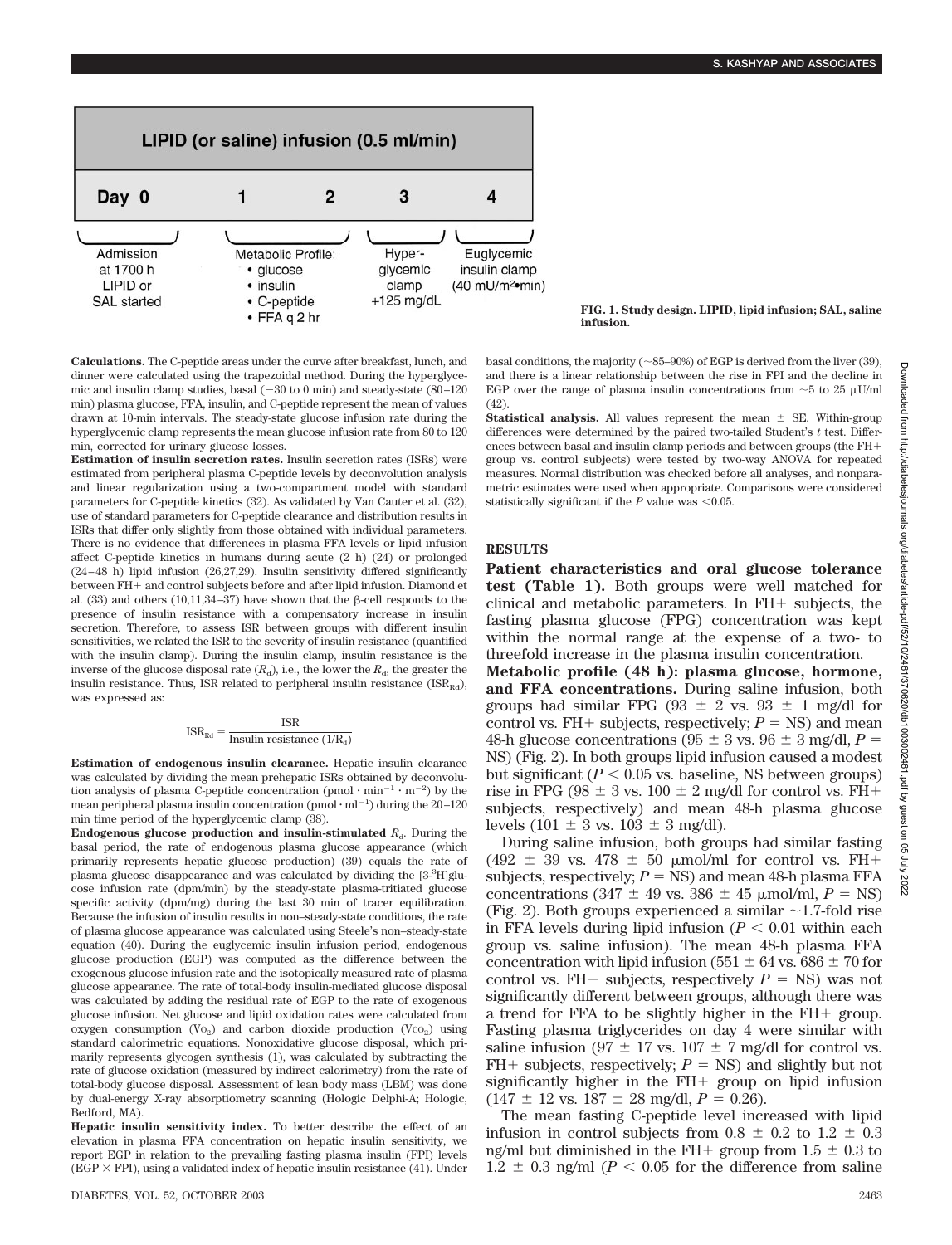

**FIG. 2. Plasma glucose, FFA, insulin, and C-peptide concentrations during the 48-h metabolic profile in control subjects (left panels) and in subjects with a strong family history of type 2 diabetes (FH**-**; right panels). Data are means SE.**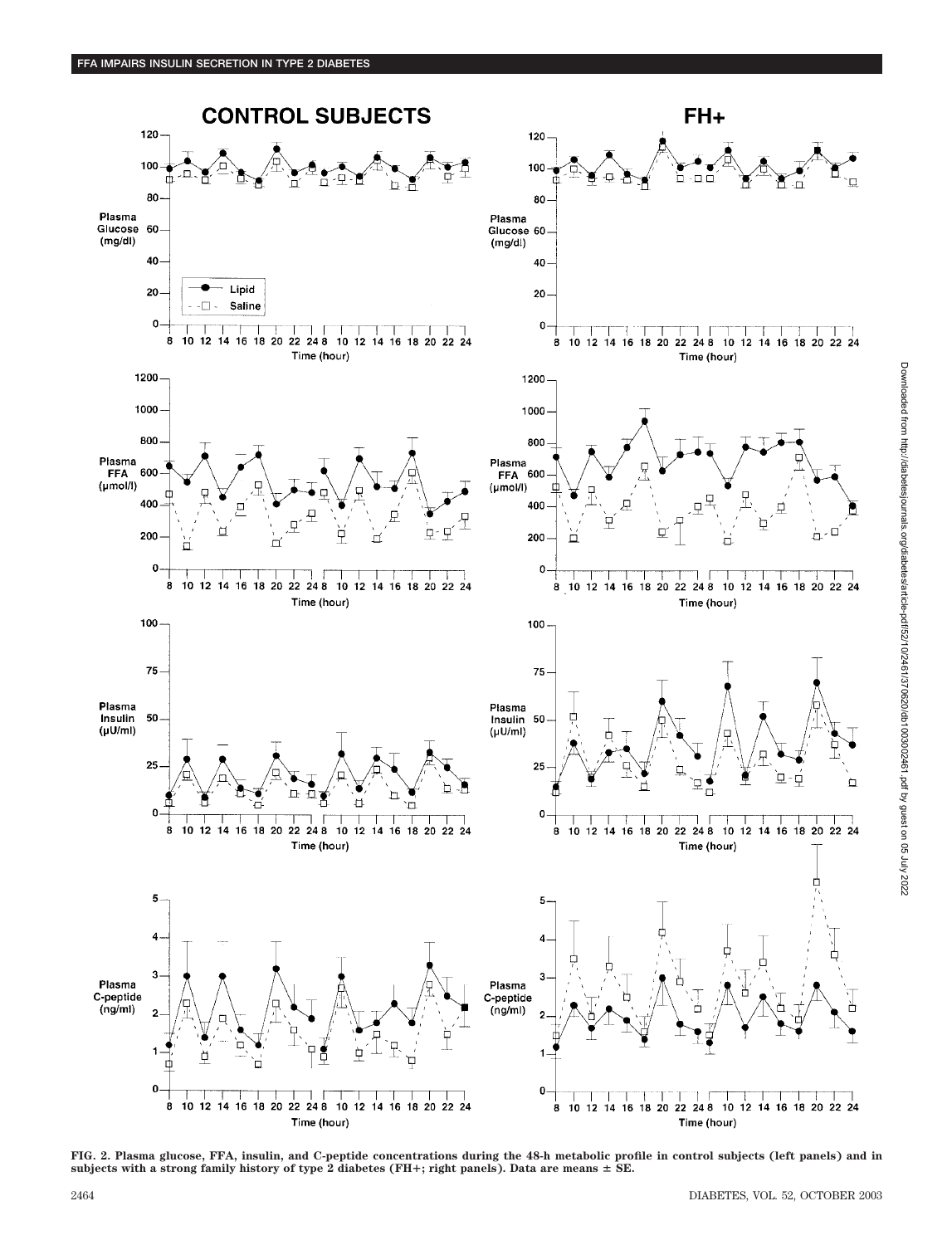

**FIG. 3. Area under the curve (AUC) values for plasma C-peptide concentration (ng/ml) after breakfast (0800– 1200), lunch (1200–1800), and dinner (1800–2400) during the 48-h metabolic profile in control subjects (CON) (***A***) and in subjects with a strong family history of type**  $\hat{2}$  diabetes (FH<sup>+</sup>) (*B*).  $\Box$ , saline infusion; **I**, lipid infu**sion.** *C***: Lipid-induced change. This panel summarizes the C-peptide area under the curve** *change* **induced by a 4-day lipid infusion compared with the respective saline study. LIP, lipid infusion; SAL, saline infusion. Data are means SE. \****P* **< 0.05 vs. saline; \*\****P* **< 0.05 vs. control subjects; †***P* **< 0.01 vs. control subjects.**

infusion between groups). The mean C-peptide concentration during the 48-h metabolic profile (Fig. 2 and 3) increased 28% with lipid infusion in control subjects (1.7  $\pm$ 0.4 vs. 2.2  $\pm$  0.6 ng/ml for saline vs. lipid infusion, respectively;  $P = NS$ ), whereas it decreased by 30% in the FH+ group  $(2.8 \pm 0.6 \text{ vs. } 2.0 \pm 0.4 \text{ ng/ml}, P < 0.05; P <$ 0.01 control subjects vs. the  $FH+$  group). In the  $FH+$ group, C-peptide concentration was markedly reduced after each meal (Fig. 3). The deleterious effect of lipid on C-peptide secretion was more pronounced with increasing duration of lipid infusion exposure (Fig. 2). The deleterious effect of lipid infusion on  $\beta$ -cell function after each meal in the  $FH+$  group is more clearly appreciated by comparing the change with lipid infusion relative to the saline infusion study, as summarized Fig. 3*C* and for the overall 48-h metabolic profile in Fig. 6.

 $FH+$  subjects were hyperinsulinemic compared with control subjects during both the fasting state (10  $\pm$  2 vs.  $6 \pm 1$  µU/ml for control vs. FH+ subjects, respectively;  $P < 0.01$ ) and the 48-h metabolic profile (29  $\pm$  5 vs. 13  $\pm$  $2 \mu U/ml$ ,  $P < 0.01$ ) (Fig. 2). Lipid infusion caused a  $\sim 50\%$ increase in 48-h mean insulin levels in control subjects  $(13 \pm 2 \text{ to } 18 \pm 5 \text{ }\mu\text{U/ml}, P < 0.05) \text{ but only a modest } 11\%$ increase in the FH+ group (29  $\pm$  5 to 37  $\pm$  7  $\mu$ U/ml, *P* = NS). The small increase in the FH+ group resulted from a

marked reduction in insulin clearance  $(-42\%, P < 0.001)$ , as estimated from the ISR during the hyperglycemic clamp studies (see below). In contrast, in control subjects lipid infusion did not significantly alter insulin clearance  $(\sim 5\%$ ,  $P = NS$ ).

**Hyperglycemic clamp (day 3) (Figs. 4 and 5).** Fasting plasma FFA concentrations were not significantly different between groups, although they were slightly higher in the FH + group (saline infusion:  $543 \pm 54$  vs.  $651 \pm 32$  µmol/l for control vs. FH+ subjects, respectively;  $P = 0.15$ ; lipid infusion: 701  $\pm$  67 vs. 785  $\pm$  57  $\mu$ mol/l, *P* = 0.31). During the hyperglycemic clamp studies, the decrease from baseline in plasma FFA concentration was similar in both groups during saline infusion ( $-461 \pm 52$  vs.  $-509 \pm 64$  $\mu$ mol/l for control vs. FH+ subjects, respectively;  $P = NS$ ) and lipid infusion ( $-380 \pm 34$  vs.  $-404 \pm 29$  µmol/l,  $P =$ NS) studies.

The increment in plasma glucose concentration was nearly identical between groups during saline infusion  $(+125 \pm 2 \text{ vs. } +127 \pm 1 \text{ mg/dl}$  for control vs. FH+ subjects, respectively;  $P = NS$ ) and lipid infusion (+125  $\pm$ 2 vs.  $+125 \pm 1$  mg/dl,  $P = NS$ ) studies. The amount of glucose metabolized (*M*) per unit of plasma insulin concentration (*I*), a measure of tissue sensitivity to endogenously secreted insulin, was significantly reduced in the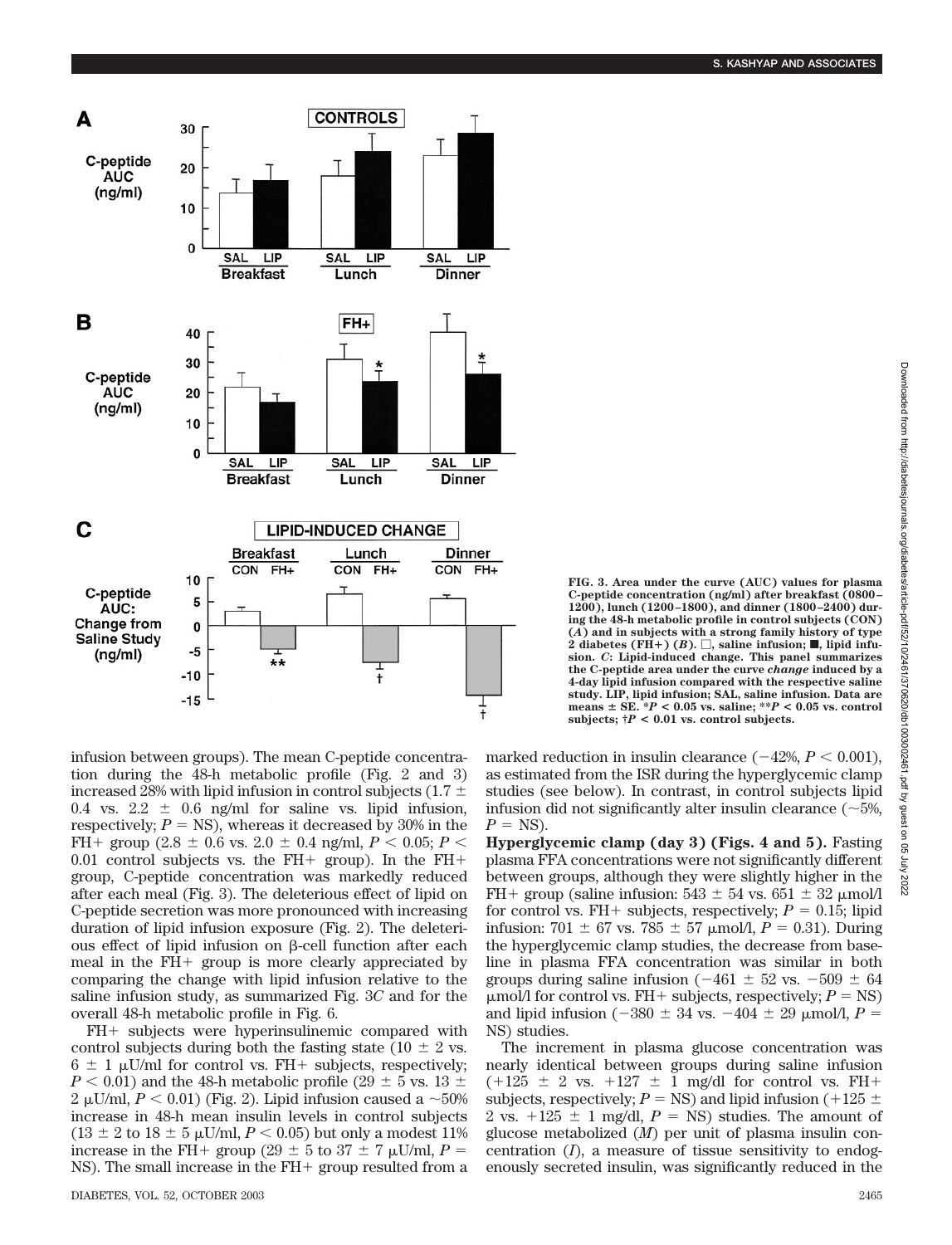

**FIG. 4. Plasma insulin (***A***) and C-peptide (***B***) concentration and ISR (***C***) during the hyperglycemic clamp studies (day 3) with saline (**-**) or lipid (**f**) infusion in control subjects and in subjects with a strong family history of type 2 diabetes (FH**-**). †***P* **< 0.001 vs. saline; \****P* **< 0.01 vs. saline; ¶***P* **< 0.05 vs. saline.**

 $FH+$  group compared with control subjects during saline infusion (6.7  $\pm$  0.8 vs. 15.1  $\pm$  1.4 mg/kg LBM<sup>-1</sup>  $\cdot$  min<sup>-1</sup> per  $\mu$ U/ml, *P* < 0.0001) and lipid infusion (5.8  $\pm$  0.6 vs. 11.4  $\pm$ 1.0 mg/kg LBM<sup>-1</sup>  $\cdot$  min<sup>-1</sup> per  $\mu$ U/ml,  $P < 0.0001$ ). There was a close correlation between insulin sensitivity during the hyperglycemic  $(M/I)$  and euglycemic insulin  $(R_d)$ clamps ( $r = 0.94, P < 0.00001$  for saline infusion;  $r = 0.82$ ,  $P < 0.001$  for lipid infusion; and  $r = 0.90, P < 0.0001$  for saline infusion and lipid infusion studies combined).

Plasma insulin and C-peptide concentrations and ISR during the hyperglycemic clamp are shown in Figs. 4 and 5. During saline infusion, the incremental first-phase  $(\Delta 72 \pm 14 \text{ vs. } \Delta 43 \pm 6 \text{ }\mu\text{U/ml}, P < 0.08)$  and second-phase  $(\Delta 44 \pm 4 \text{ vs. } \Delta 33 \pm 5 \text{ }\mu\text{U/ml}, P < 0.13)$  insulin responses to hyperglycemia tended to be higher in  $FH+$  versus control subjects. During lipid infusion, the incremental first-phase insulin response increased by 63% in control

subjects ( $\Delta 43 \pm 6$  to  $\Delta 70 \pm 15$   $\mu$ U/ml,  $P < 0.01$ ) but decreased by 12% in the FH+ group ( $\Delta 70 \pm 17$  to  $\Delta 62 \pm 14$  $\mu$ U/ml,  $P < 0.01$  control vs. FH+ subjects) (Figs. 4 and 5). Lipid infusion in control subjects enhanced the incremental second-phase insulin response by 50% ( $\Delta 33 \pm 5$  to  $\Delta 50 \pm 8$  µU/ml,  $P < 0.01$ ). In the FH+ group, the incremental second-phase insulin response increased by only  $38\%$  ( $P < 0.05$  vs. control subjects). The plasma insulin response to hyperglycemia represents the composite of both insulin secretion and insulin clearance. It is well established that increased plasma FFA levels inhibit hepatic insulin clearance (29,43–45). Before lipid infusion, the  $FH+$  group had slightly lower insulin clearance compared with control subjects (0.72  $\pm$  0.09 vs. 1.01  $\pm$  0.13 l  $\cdot$  $\text{min}^{-1} \cdot \text{m}^{-2}$ ,  $P < 0.11$ ), most likely caused by insulin resistance and chronic hyperinsulinemia (8,35,38,46–53). Lipid infusion caused a marked 42% decrease in insulin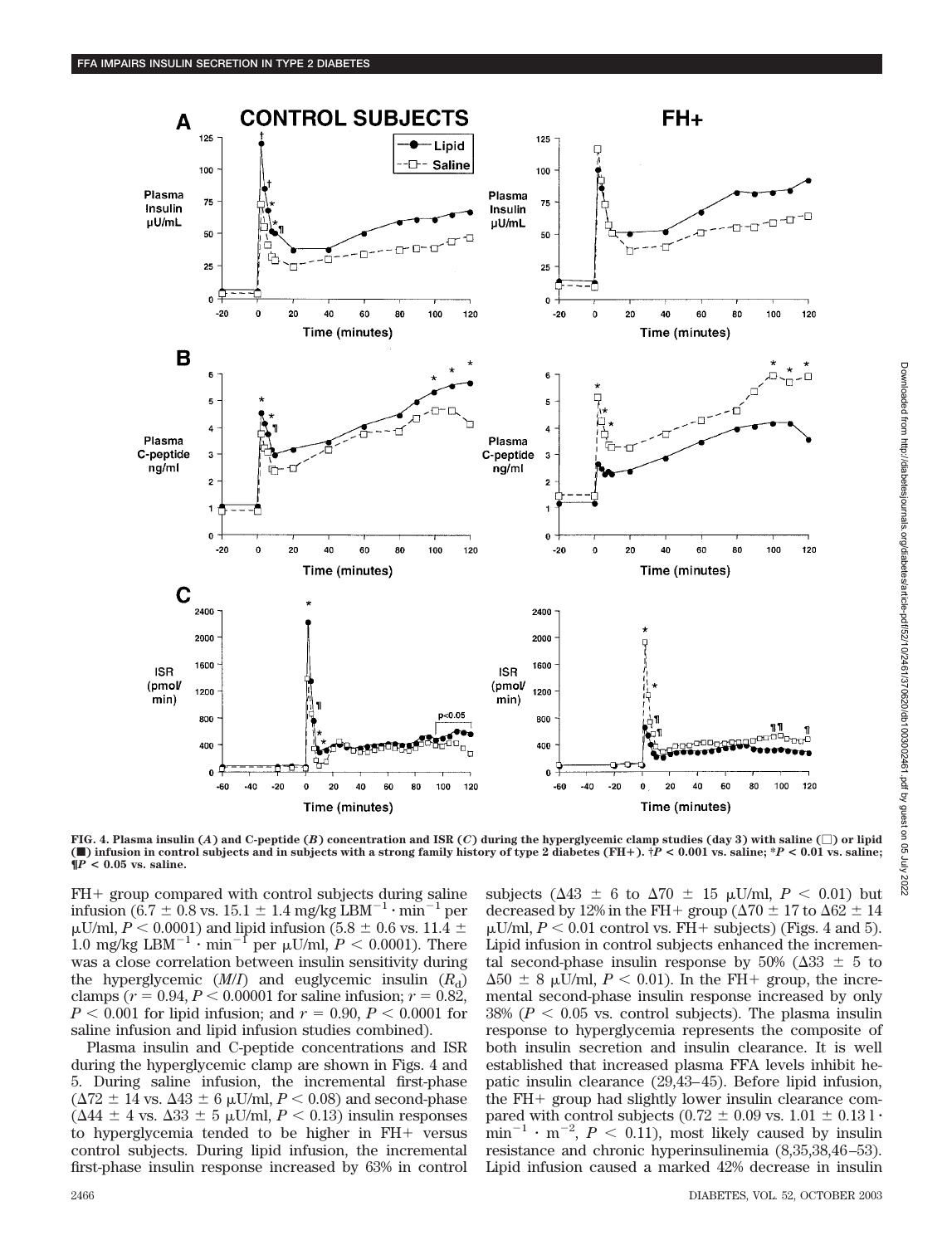

Downloaded from http://diabetesjournals.org/diabetes/article-pdff52/10/2461/370620/db1003002461.pdf by guest on 05 July 2022

Downloaded from http://diabetesjournals.org/diabetes/article-pdf/52/10/2461/370620/db1003002461.pdf by guest on 05 July 2022

**FIG. 5. Incremental plasma insulin (***A***), C-peptide (***B***) concentration, and ISR (***C***) during the hyperglycemic clamp studies (day 3) with saline or lipid infusion in control subjects and in subjects with a strong family history of type 2 diabetes (FH**-**).** -**, saline infusion;** f**, lipid infusion. \****P* **<** 0.01 vs. saline;  $\Delta P < 0.02$  vs. saline;  $\langle P < 0.05 \rangle$  vs. saline;  $\gamma P < 0.001$  vs. control subjects;  $\gamma P < 0.04$  vs. control subjects.

clearance in the FH+ group (from 0.72  $\pm$  0.09 to 0.42  $\pm$  $0.071 \cdot \text{min}^{-1} \cdot \text{m}^{-2}, P < 0.002)$  but had no effect on insulin clearance in control subjects (1.01  $\pm$  0.13 to 0.96  $\pm$  0.08 l  $\cdot$  min<sup>-1</sup>  $\cdot$  m<sup>-2</sup>, NS; *P* < 0.01 vs. the FH+ group). A strong

correlation was noted between plasma FFA and insulin concentrations  $(r = 0.57, P < 0.01)$  but not between plasma FFA and C-peptide levels ( $r = 0.23, P > 0.5$ ). If the increase in plasma FFA concentration had not markedly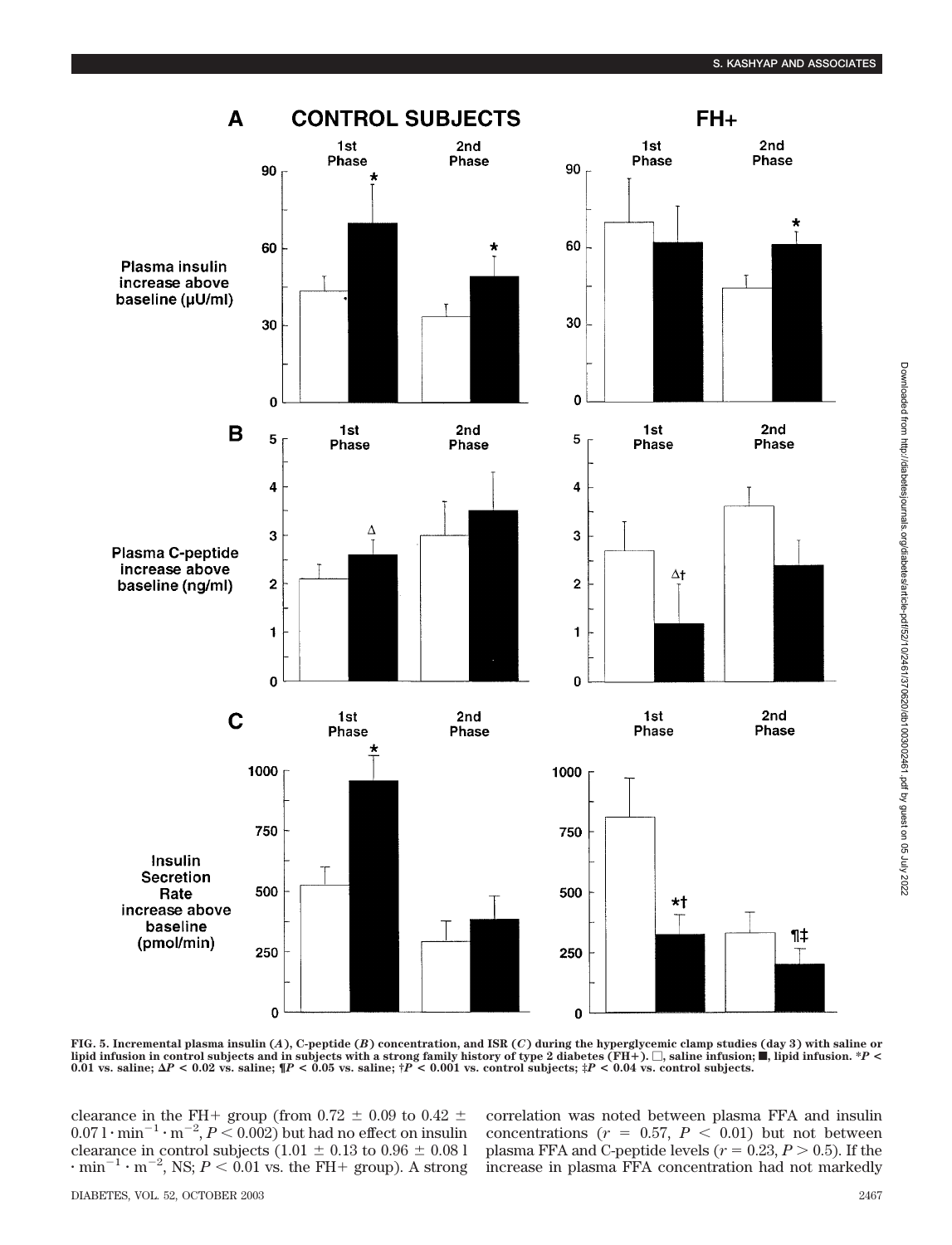

**FIG. 6. Effect of lipid infusion compared with saline infusion on C-peptide concentration in response to mixed meals (from 48-h metabolic profile) and ISRs in response to intravenous glucose (from hyperglycemic clamps) in control subjects (**-**) and in subjects with a strong family history of type 2 diabetes (FH**-**) (**u**). Data are expressed as the percentage difference from the saline study.**

reduced insulin degradation in the  $FH+$  group, the plasma insulin concentrations during the hyperglycemic clamp would have been much lower.

In control subjects, lipid infusion caused a significant increase above baseline in first-phase (0–10 min) C-peptide concentration compared with saline infusion ( $\Delta2.1$   $\pm$ 0.3 to  $\Delta 2.6 \pm 0.3$  ng/ml,  $P < 0.02$ ) (Fig. 4*B* and 5*B*), particularly at 2 min  $(P < 0.002)$  and 4 min  $(P < 0.006)$ (Fig. 4*B*). There was also a 17% increase in second-phase (10–120 min) insulin response that did not reach statistical significance but that was progressively greater with the duration of the glucose infusion  $(90 \text{ min: } P < 0.056; 100)$ min:  $P < 0.008$ ; 110 min:  $P < 0.004$ ; and 120 min:  $P < 0.002$ ) (Fig.  $4B$ ). In marked contrast, lipid infusion in the  $FH+$ group led to a 56% reduction in incremental first-phase C-peptide response to hyperglycemia ( $\Delta 2.7 \pm 0.6$  to  $\Delta 1.2 \pm 0.6$ 0.4 ng/ml,  $P < 0.02$ ;  $P < 0.01$  vs. control subjects) and a 33% decrease in incremental second-phase C-peptide response to hyperglycemia ( $\Delta 3.6 \pm 0.8$  to  $\Delta 2.4 \pm 0.5$  ng/ml,  $P = 0.06; P < 0.05$  vs. control subjects) (Figs. 4 and 5).

In control subjects, the increase above baseline in first-phase ISR with lipid infusion was 75% greater than on saline infusion ( $\Delta 512 \pm 71$  vs.  $\Delta 897 \pm 174$  pmol/min for saline vs. lipid infusion, respectively;  $P < 0.01$ ) (Fig.  $4C$ and 5*C*). A similar trend was observed in second-phase ISR  $(\Delta 287 \pm 64 \text{ vs. } \Delta 357 \pm 81 \text{ pmol/min}$  for saline vs. lipid infusion, respectively;  $P = 0.16$ ). This contrasted with the marked reduction in the  $FH+$  group during lipid infusion versus saline infusion studies: first-phase ISR was reduced 60% ( $\Delta$ 818  $\pm$  162 vs.  $\Delta$ 311  $\pm$  86 pmol/min,  $P < 0.003$ ) and second-phase ISR decreased by 35% ( $\Delta 327 \pm 63$  vs.  $\Delta 208 \pm 1$  $49$  pmol/min,  $P < 0.04$ ) (Fig. 5*C*). The reduction in secondphase ISR response in the  $FH+$  group compared with the increase in control subjects was most evident toward the last 40 min of the hyperglycemic clamp, during which time ISR increased by 25% in control subjects ( $P < 0.05$  vs. saline infusion), compared with a 50% reduction in the FH + group ( $P < 0.01$  vs. saline infusion;  $P < 0.01$  between groups). Figure 6 summarizes the striking differences in

--cell response to lipid infusion between control and FH subjects.

Because basal and glucose-stimulated insulin secretion are increased in the presence of insulin resistance (10,11, 33–37), we related the insulin secretory rate to the severity of the prevailing insulin resistance ( $ISR_{\text{Rd}}$ ). As shown in Fig. 7, first-phase ISR (ISR $_{\text{Rd} = 0-10}$ ) was similar in both groups on saline infusion:  $37 \pm 5$  vs.  $35 \pm 8$  pmol/min per  $\text{Im } \cdot \text{ kg }$  LBM<sup>-1</sup>  $\cdot$  min<sup>-1</sup>)  $\cdot$  10<sup>-2</sup> for control vs. FH+ subjects, respectively;  $P = NS$ . However, it diverged significantly in response to an elevation in plasma FFA: control subjects experienced a 48% increase in  $\mathrm{ISR}_{\mathrm{Rd} \ 0-10}$  $(P < 0.01$  vs. saline infusion), whereas it decreased by  $63\%$ in the FH+ group: from  $37 \pm 5$  to  $54 \pm 12$  vs. from  $35 \pm 8$ to  $13 \pm 4$  pmol/min per (mg·kg LBM<sup>-1</sup>·min<sup>-1</sup>) ·  $10^{-2}$  for control vs. FH+ subjects, respectively;  $P < 0.01$  vs. saline infusion;  $P < 0.001$  between groups) (Fig. 7A). In control subjects, second-phase ISR (ISR $_{\text{Rd}$  10–120) increased in direct proportion to the lipid-induced increase in insulin resistance, and  $ISR_{\text{Rd}10-120}$  remained constant:  $20 \pm 5$  vs.  $22 \pm 6$  pmol/min per (mg · kg LBM<sup>-1</sup> · min<sup>-1</sup>) ·  $10^{-2}$  for saline vs. lipid infusion, respectively;  $P = NS$ . In contrast, lipid infusion in the  $FH+$  group led to a 32% reduction in  $ISR_{\rm Rd\ 10-120}: 14\pm 3$  vs.  $9\pm 3$  pmol/min per (mg·kg LBM<sup>-1</sup>  $\cdot$  min<sup>-1</sup>)  $\cdot$  10<sup>-2</sup> for saline vs. lipid infusion, respectively  $(P < 0.05; P < 0.05$  between groups) (Fig. 7*B*).

**Euglycemic insulin clamp (day 4) (Fig. 8).** Plasma glucose concentration during the insulin clamp studies were similar in both groups during saline infusion and lipid infusion (95  $\pm$  1 to 97  $\pm$  1 mg/dl) (Fig. 8). FPI was lower in control subjects versus the FH+ group ( $4 \pm 1$  vs.  $8 \pm 1$ )  $\mu$ U/ml,  $P < 0.01$ ) and rose in both groups with lipid infusion ( $6 \pm 1$  vs.  $15 \pm 2$   $\mu$ U/ml,  $P < 0.01$  vs. baseline and between groups). The increments in plasma insulin concentration during the insulin clamp were similar during saline infusion and lipid infusion in control and FH subjects (49  $\pm$  4 to 54  $\pm$  4  $\mu$ U/ml). Fasting plasma FFA was slightly greater in FH+ (648  $\pm$  61 µmol/l) versus control subjects (501  $\pm$  51  $\mu$ mol/l, *P* = 0.09) during saline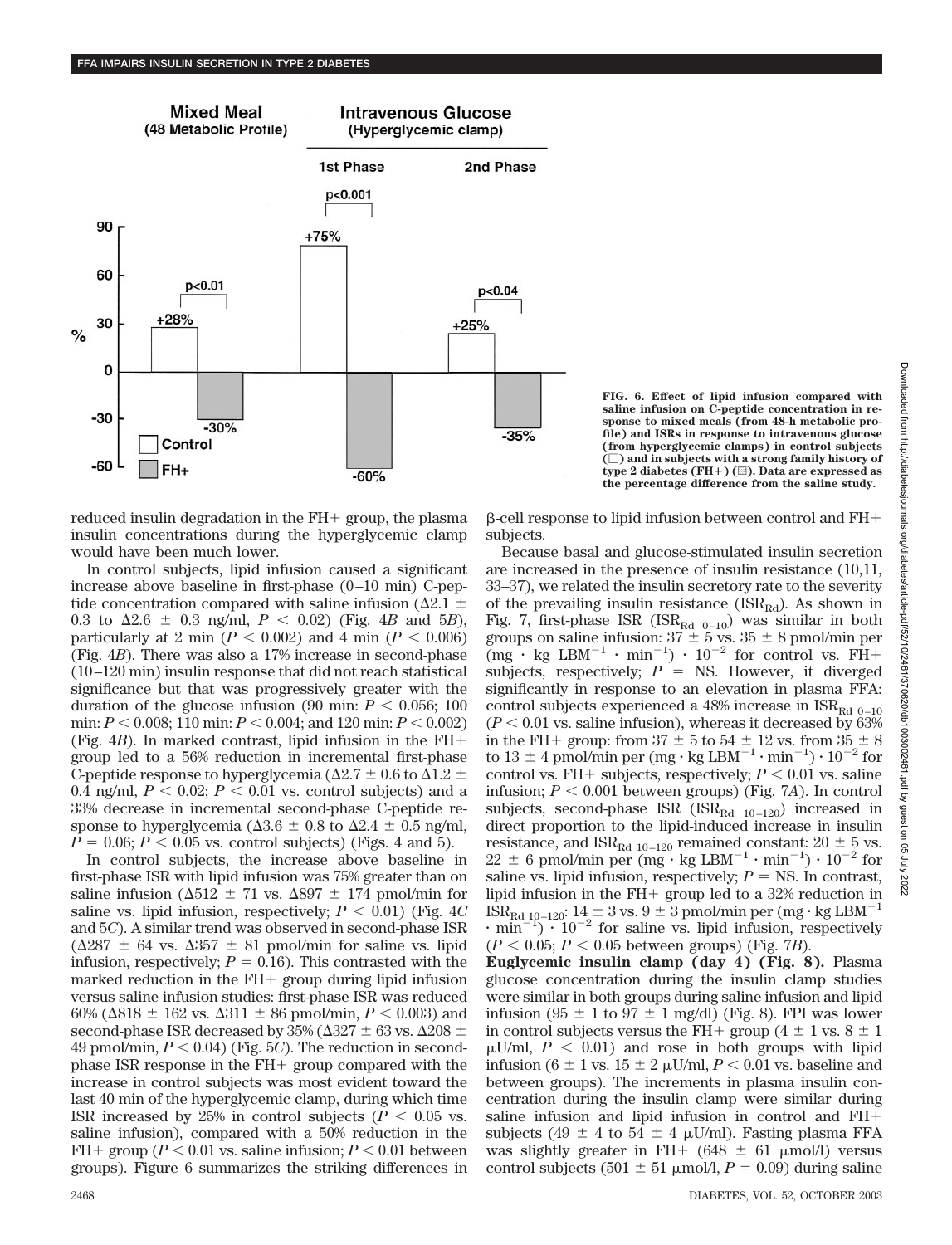**FIG. 7. ISRs during the hyperglycemic clamp studies related to**



the prevailing severity of insulin resistance (ISR<sub>Rd</sub>). A: Firstphase  $ISR_{Rd,0-10}$ . *B*: Second-phase **. Insulin resistance is the inverse of insulin-stimulated glucose disposal**  $(R_d)$ , as determined during the euglycemic in-<br>sulin clamps  $(1/R<sub>d</sub>)$ . When sulin clamps  $(1/R<sub>d</sub>)$ . When<br>comparing control vs. FH+ sub**jects, first-phase ISR<sub>Rd</sub> <b>is similar** during the saline studies; with<br>lipid infusion, first-phase **lipid infusion, first-phase**  $\text{ISR}_{\text{Rd}}$  deteriorates in FH+ sub**jects, whereas it increases in con** $trol$  subjects. Second-phase  $ISR<sub>RA</sub>$ **is also reduced by lipid infusion in the FH**- **group but is unchanged** in control subjects.  ${}^*P$  < 0.01 vs. **saline; †***P* **< 0.05 vs. saline; ‡***P* **< 0.001 vs. control subjects; ¶***P* **< 0.05 vs. control subjects.**

infusion, and it rose to similar levels with lipid infusion  $(691 \pm 53 \text{ vs. } 797 \pm 62 \text{ }\mu\text{mol/l}$  for control vs. FH+ subjects, respectively;  $P = 0.24$  between groups and  $P < 0.01$  vs. saline infusion for both groups). Suppression of plasma FFA during insulin infusion was greater in control than FH+ subjects during both saline infusion (86  $\pm$  12 vs.  $138 \pm 15$   $\mu$ mol/l,  $P < 0.02$ ) and lipid infusion (301  $\pm$  26 vs.  $398 \pm 30 \mu$  mol/l,  $P < 0.03$ ) studies.

Basal EGP was not different between groups during saline infusion (2.7  $\pm$  0.1 vs. 2.4  $\pm$  0.1 mg  $\cdot$  kg LBM<sup>-1</sup>  $\cdot$  $min^{-1}$  for control vs. FH + subjects, respectively;  $P = 0.8$ ). Lipid infusion caused a small but significant increase in basal EGP in the FH+ group (from  $2.4 \pm 0.1$  to  $2.9 \pm 0.2$  ${\rm mg}\cdot{\rm kg}\, {\rm LBM}^{-1}\cdot{\rm min}^{-1}, \breve{P} < 0.001),$  whereas basal EGP was unchanged in control subjects during lipid infusion (2.7  $\pm$ 0.1 to  $2.8 \pm 0.1$  mg  $\cdot$  kg LBM<sup>-1</sup>  $\cdot$  min<sup>-1</sup>, NS). The hepatic

insulin resistance index (basal EGP  $\times$  FPI) during saline infusion was increased in FH+ versus control subjects (19  $\pm$  2 vs. 11  $\pm$  2 mg · kg LBM<sup>-1</sup> · min<sup>-1</sup>  $\times$   $\mu$ U/ml, *P* < 0.04). Lipid infusion had no significant effect on the basal hepatic insulin resistance index in control subjects (11  $\pm$ 2 vs.  $14 \pm 2$  mg  $\cdot$  kg LBM<sup>-1</sup> $\cdot$  min<sup>-1</sup> $\times \mu$ U/ml,  $P = 0.14$ ) but increased it significantly in the FH+ group from  $19 \pm 2$  to  $44 \pm 6$  mg · kg LBM<sup>-1</sup> · min<sup>-1</sup> ×  $\mu$ U/ml (*P* < 0.001 vs. saline infusion;  $P < 0.004$  vs. control subjects). EGP was nearly completely suppressed during the insulin clamp on saline infusion in both groups, but lipid infusion significantly impaired the suppression of EGP in the  $FH+$  group  $(0.22 \pm 0.08 \text{ vs. } 0.71 \pm 0.10 \text{ mg} \cdot \text{kg LBM}^{-1} \cdot \text{min}^{-1} \text{ for}$ saline vs. lipid infusion, respectively;  $P < 0.002$ ) but not in control subjects (0.20  $\pm$  0.03 vs. 0.32  $\pm$  0.03 mg  $\cdot$  kg LBM<sup>-1</sup>  $\cdot$  min<sup>-1</sup>, NS;  $P \lt 0.01$  vs. the FH+ group).



**FIG. 8. Insulin-stimulated glucose disposal (***R***d), glucose oxidation (black area of bars) and nonoxidative glucose disposal (open area of bars) during the euglycemic insulin clamp (day 4) in control subjects and subjects with a strong family history of type 2 diabetes (FH**-**). Data are**  $means \pm SE$ .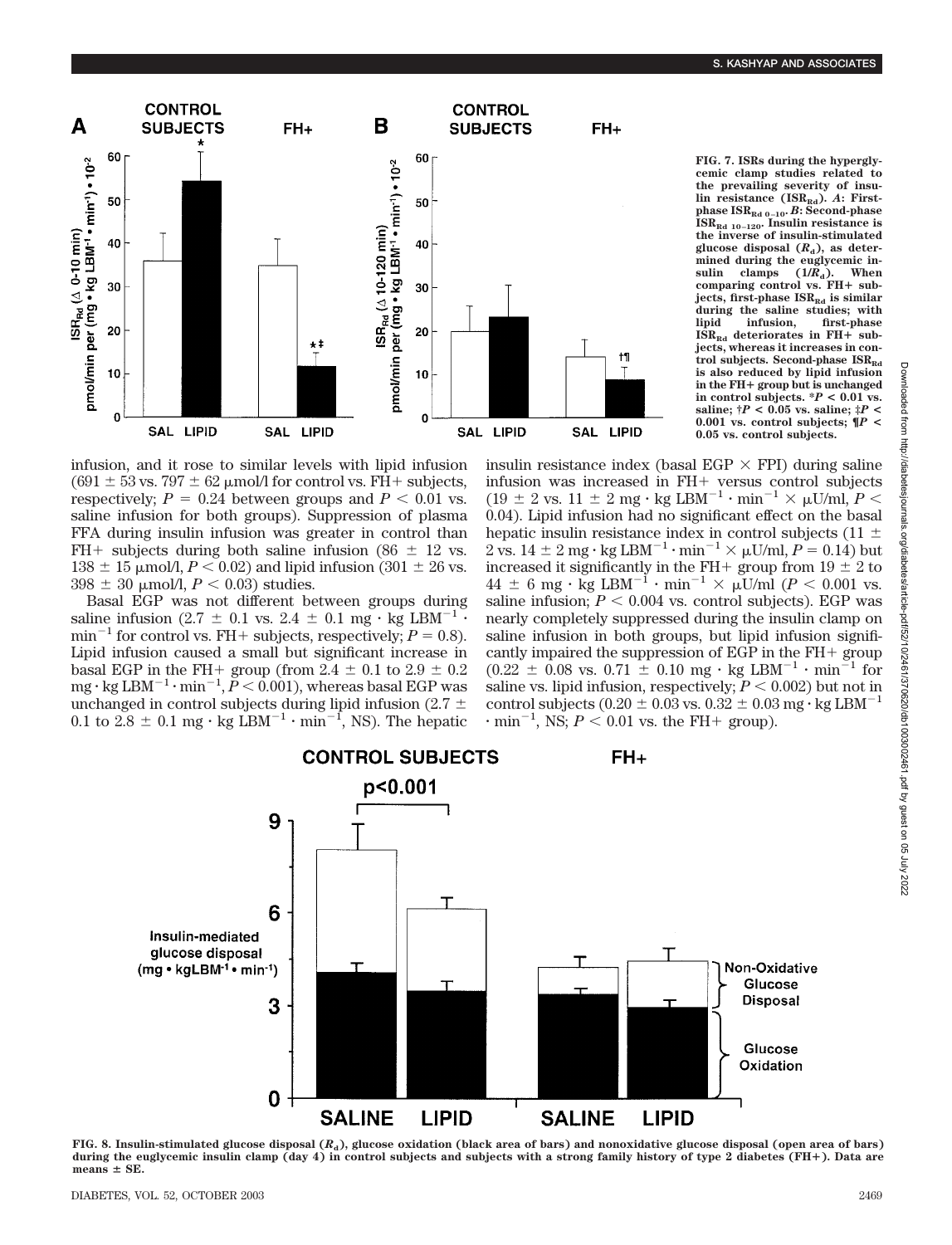During saline infusion, insulin-stimulated glucose disposal  $(R_d)$  was reduced by 47% in the FH+ group compared with control subjects (4.3  $\pm$  0.3 vs. 8.1  $\pm$  0.8 mg  $\cdot$  kg  $\text{LBM}^{-1}$  · min<sup>-1</sup>,  $P \leq 0.0001$ ) (Fig. 8). Lipid infusion decreased  $R_{\rm d}$  by 24% in control subjects ( $P < 0.001$ ), but it caused no further deterioration in the FH+ group ( $P$  < 0.03 vs. control subjects during lipid infusion) (Fig. 8). Basal glucose oxidation was similar between groups during saline infusion, and it was unchanged by lipid infusion. During the insulin clamp, glucose oxidation increased more in control subjects compared with the  $FH+$  group during saline infusion  $(P < 0.05)$  (Fig. 8), whereas lipid infusion impaired glucose oxidation similarly in both groups by  $\sim$ 15% ( $P < 0.01$  vs. saline infusion) (Fig. 8). Nonoxidative glucose disposal was greatly reduced in response to insulin stimulation in the  $FH+$  group compared with control subjects during saline infusion and lipid infusion studies (both  $P < 0.01$ ) (Fig. 8).

# **DISCUSSION**

Numerous studies have demonstrated that elevated plasma FFA levels cause hepatic and muscle insulin resistance (1,14–18). However, the effect of elevated plasma FFA levels on pancreatic  $\beta$ -cell function remains unclear. In humans, studies have been limited to acute (23,24) or short-term (24–48 h) (25–29) elevations in plasma FFA concentration, usually within the pharmacological range ( $\sim$ 1,000–1,500  $\mu$ mol/l). This study examines, for the first time, the effect of an increase in plasma FFA concentration beyond 48 h on insulin secretion and insulin action. We also used a more physiological increase in the plasma FFA, targeting plasma FFA to levels seen in obesity and type 2 diabetes ( $\sim 500-800$  µmol/l). Heparin was not coinfused with lipids to avoid artificially stimulating lipoprotein lipase. We studied normal glucose-tolerant subjects with a strong family history of type 2 diabetes because we hypothesized that  $\beta$ -cell function might be more susceptible to the deleterious effects of lipotoxicity in this population that is genetically predisposed to develop type 2 diabetes.

The most striking finding is that, in  $FH+$  subjects, a sustained physiological increase in plasma FFA concentration for 3 days markedly impaired both acute (firstphase) and second-phase insulin secretion by 60 and 35%, respectively. To fully appreciate the severity of FFAinduced impairment in  $\beta$ -cell function, ISRs were examined in the context of the prevailing insulin resistance. ISR was assessed with the hyperglycemic clamp (day 3) and insulin resistance (inverse of  $R_d$ ) was assessed with the euglycemic insulin clamp technique (day 4). These studies were performed on separate days because it is not feasible to perform both tests on the same day. It should be noted that the measurement of insulin sensitivity (*M*/*I*) from the hyperglycemic clamp correlated very closely  $(r = 0.90,$  $P < 0.0001$ ) with the measure of insulin sensitivity  $(R<sub>d</sub>)$ from the euglycemic insulin clamp, indicating that lipidinduced insulin resistance was already established by day 3 and was no different between the hyperglycemic clamp and euglycemic insulin clamp days.

Using the euglycemic and hyperglycemic clamp techniques, we previously have documented a strong positive correlation between the severity of insulin resistance and the increase in insulin secretion in healthy subjects without a family history of type 2 diabetes (33). Using the same techniques, a close relationship between increased insulin secretion and decreased insulin sensitivity has been reported in insulin-resistant subjects genetically predisposed to develop type 2 diabetes (2,3,5) and in insulin-resistant states such as puberty (46,47), obesity (7,47), and PCOS (9). Similar results have been reported by Reaven and colleagues (34,35), who evaluated insulin secretion and insulin resistance with the OGTT and steady-state plasma glucose technique, respectively, as well as by other investigators using the minimal model approach (10,36,37).

In healthy control subjects, when the ISR was related to the prevailing insulin resistance  $(ISR_{Ed})$ , insulin secretion adapted to FFA-induced insulin resistance with a compensatory increase in first-phase (0–10 min) and second-phase  $(10-120 \text{ min})$  insulin secretion, and  $\text{ISR}_{\text{Rd}}$  either increased  $(ISR<sub>Rd 0–10</sub>)$  or remained constant  $(ISR<sub>Rd 10–120</sub>)$  (Fig. 7). Note that  $ISR_{\text{Rd}$  0–10 was nearly identical in FH+ and control subjects during saline infusion. However, lipid infusion decreased first-phase  $ISR_{Rd 0-10}$  in the FH+ group to 25% of the control subjects' response: 13 vs. 54 pmol/ min per (mg  $\cdot$  kg LBM $^{-1}\cdot$ min $^{-1})\cdot 10^{-2}$  for FH+ vs. control subjects, respectively;  $P < 0.001$  (Fig. 7). It also reduced second-phase  $ISR_{\text{Rd}10-120}$  in FH+ to just 42% of that in control subjects: 9 vs. 22 pmol/min per (mg  $\cdot$  kg LBM<sup>-1</sup>  $\min^{-1}$ )  $\cdot 10^{-2}$ ,  $P < 0.05$  (Fig. 7). It is noteworthy that in control subjects, the  $\sim$ 20% decrease in  $R_d$  was closely matched by a 20% increase in second-phase insulin secretion, so that the  $ISR_{Rd 10-120}$  was unchanged. Thus, enhanced β-cell response in healthy subjects during lipid infusion was tightly coupled with the decrease in insulin sensitivity. This observation is in agreement with recent 48-h lipid infusion studies by Boden et al. (27) and Magnan et al. (28), although this was not seen in the study by Carpentier et al. (26).

McGarry (16) has demonstrated the important role of plasma FFA in the regulation of pancreatic  $\beta$ -cell function. In the fasting state, FFAs sustain basal insulin secretion and assure efficient nutrient-stimulated insulin secretion when the fast is terminated. Elevated plasma FFAs have been reported to play an important role in maintaining chronic hyperinsulinemia in insulin-resistant obese subjects, and removal of this FFA stimulus by overnight reduction of plasma FFAs with nicotinic acid impairs glucose-induced insulin secretion (48). In normal glucosetolerant obese individuals (1,14,15), fasting plasma FFA levels are comparable to those achieved during lipid infusion in the control subjects, in whom the induction of insulin resistance was offset by an increase in insulin secretion. These results suggest that elevated plasma FFAs in obesity may represent a compensatory response to augment pancreatic  $\beta$ -cell function to offset insulin resistance. Our observations in control subjects stand in contrast to those in insulin-resistant  $FH+$  subjects, who already manifested inadequate  $\beta$ -cell compensation to insulin resistance. During the saline infusion, secondphase  $\text{ISR}_{\text{Rd}10-120}$  was reduced already by 32% compared with control subjects (Fig. 7*B*), although this difference did not reach statistical significance  $(P = 0.13)$ . Adipose tissue insulin resistance was evident in  $FH+$  because the plasma FFA level was "normal" (rather than suppressed) in the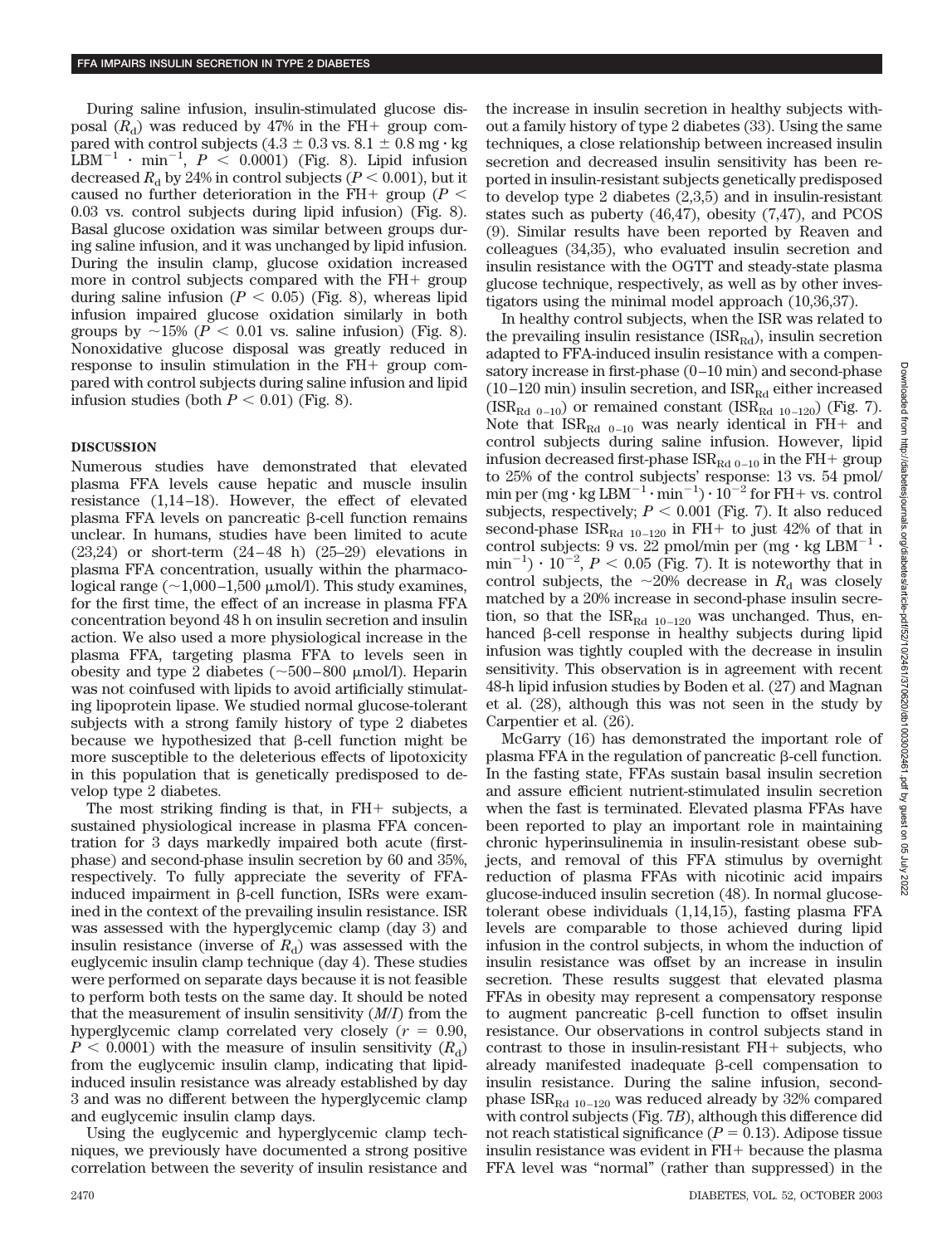presence of marked hyperinsulinemia; however, insulin secretion was increased sufficiently to maintain normal glucose tolerance and prevent a further deleterious rise in the plasma FFA concentration. These results suggest that --cell lipotoxicity may develop very early in individuals genetically predisposed to develop type 2 diabetes, although one cannot rule out that  $\beta$ -cell dysfunction was caused by other factors. When the plasma FFA in FH subjects was increased by lipid infusion to levels seen in obesity ( $\sim 600$  µmol/l), there was a marked reduction in both first- and second-phase insulin secretion (Figs. 4 and 5). When expressed on a percentage basis (60 vs. 35%) (Fig. 6), the reduction in first-phase insulin secretion was approximately twice that of second-phase insulin secretion. These observations are consistent with previous studies demonstrating that first-phase insulin secretion is highly predictive of the development of type 2 diabetes across all populations studied (1,2,4,5,10,11,37). Our results suggest that  $FH+$  subjects may have a unique genetic susceptibility to the deleterious effect of elevated plasma FFAs on insulin secretion.

Lipid infusion caused a 42% decrease in the metabolic clearance rate of insulin in the  $FH+$  group but not in control subjects. A similar finding has been reported by Carpentier et al. (29) in insulin-resistant nondiabetic subjects using the same methodology as in this study, i.e., by dividing the mean prehepatic ISR obtained by deconvolution analysis of plasma C-peptide concentration by the mean peripheral plasma insulin concentration during the hyperglycemic clamp. Reduced hepatic insulin clearance has been previously reported to contribute to the hyperinsulinemia of insulin-resistant subjects who are genetically predisposed to develop type 2 diabetes (35,50), as well as in subjects who are overweight (38,51) and in individuals with IGT (52) or PCOS (8,53).

In  $FH+$  subjects, hyperinsulinemia caused by a reduction of hepatic insulin clearance during lipid infusion was more evident when the portal plasma insulin levels were higher, i.e., in the postprandial periods and during the last hour of the hyperglycemic clamp studies. However, when insulin clearance was estimated during the euglycemic insulin clamps, no change in the metabolic clearance of insulin was observed. Three potential explanations can be offered. First, lipid infusion may have induced an increase in C-peptide clearance and led to an underestimation of the ISR. This is an unlikely explanation because it has been shown that neither acute (24) nor chronic (48 h) (26,27,29) pharmacological increases in plasma FFA concentration by lipid infusion alter C-peptide kinetics or clearance. Furthermore, because the plasma FFA concentration achieved during lipid infusion was similar in FH and control subjects, an alteration in C-peptide clearance by increased plasma FFA levels would have underestimated ISRs similarly in both groups and cannot explain the contrasting effect of FFAs on  $\beta$ -cell function. Second, it is possible that lipid infusion impaired first-pass hepatic insulin clearance of secreted insulin but did not alter the insulin levels during exogenous insulin administration (euglycemic insulin clamp), which measures the posthepatic systemic insulin clearance. Insulin clearance is mediated through receptor-mediated internalization, primarily by the liver (49), but also by the kidney and muscle, which, in contrast to the liver, are not known to be affected by elevated plasma FFA. Posthepatic estimation of insulin clearance by the euglycemic insulin clamp is more likely to reflect insulin clearance by extra-hepatic tissues and is less likely to provide information on first-pass hepatic insulin extraction, in particular at the lower plasma insulin levels observed during the euglycemic insulin clamp compared with the hyperglycemic clamp.

A third explanation for a modest increase in plasma insulin despite a marked reduction in insulin secretion with lipid in  $FH+$  subjects could be the combined effect of a dose-dependent impairment of hepatic insulin clearance mediated by elevated plasma FFAs, in the setting of chronic hyperinsulinemia and very high portal insulin levels after meals or glucose infusion. Exposure to elevated FFAs in vitro (43,54) and in vivo (28,44,45) reduces insulin clearance in a dose-dependent manner with maximal inhibition ( $\sim$ 40–50% reduction) within the physiological range. Moreover, insulin clearance in  $FH+$  subjects was already 29% lower during saline control studies, although it did not reach statistical significance  $(P = 0.11)$ . Thus, one could speculate that in insulin-resistant FH subjects, chronic exposure to increased plasma insulin levels would saturate, or nearly saturate, insulin uptake and degradation by hepatocytes. An additional insult, either directly from FFA-induced inhibition of hepatic insulin degradation and/or indirectly through FFA-induced insulin resistance with a further stimulation of hyperinsulinemia, would exceed the liver's ability to clear insulin, leading to an "escape" of insulin toward peripheral tissues.

Because prehepatic insulin levels are usually two- to threefold higher than peripheral plasma insulin concentrations (49), we estimated that during lipid infusion, portal insulin levels in FH+ subjects were  $\sim$ 150–250  $\mu$ U/ml during the last hour of the hyperglycemic clamp (measured peripheral plasma insulin levels were  $\sim$ 80–90 µU/ml during this period) (Fig. 4). This is very different than during the euglycemic insulin clamp, when the portal plasma insulin concentration closely approximates the peripheral insulin levels  $(50-54 \mu U/ml)$  because endogenous insulin secretion is inhibited. Thus, during the euglycemic insulin clamp, one would not expect an inhibition of insulin clearance by a modest increase in the plasma FFA concentration, as in our study, because the portal insulin concentration would be well below the level for insulin clearance saturation.

Under postabsorptive conditions, the liver of  $FH+indi$ viduals demonstrated marked insulin resistance, as evidenced by a 73% increase in the hepatic insulin resistance index (EGP  $\times$  FPI) (19  $\pm$  2 vs. 11  $\pm$  2 mg  $\cdot$  kg LBM<sup>-1</sup>  $\cdot$  $\min^{-1} \times \mu$ U/ml,  $P \le 0.04$ ). This observation is consistent with previous reports  $(1,14-16)$ . No previous study has examined the effect of a chronic physiological increase in plasma FFAs on EGP in humans. In lean healthy volunteers, an acute pharmacological elevation in plasma FFAs  $(\geq1,000 \mu \text{mol/l})$  causes hepatic insulin resistance and inhibits insulin-mediated suppression of EGP (17,18,55,56). In the present study, 4 days of lipid infusion in the  $FH+$ group increased the hepatic insulin resistance index by 2.3-fold (19  $\pm$  2 vs. 44  $\pm$  2 mg·kg LBM<sup>-1</sup>·min<sup>-1</sup>  $\times \mu$ U/ml,  $P < 0.001$  vs. saline infusion;  $P < 0.004$  vs. control subjects). The worsening hepatic resistance, combined with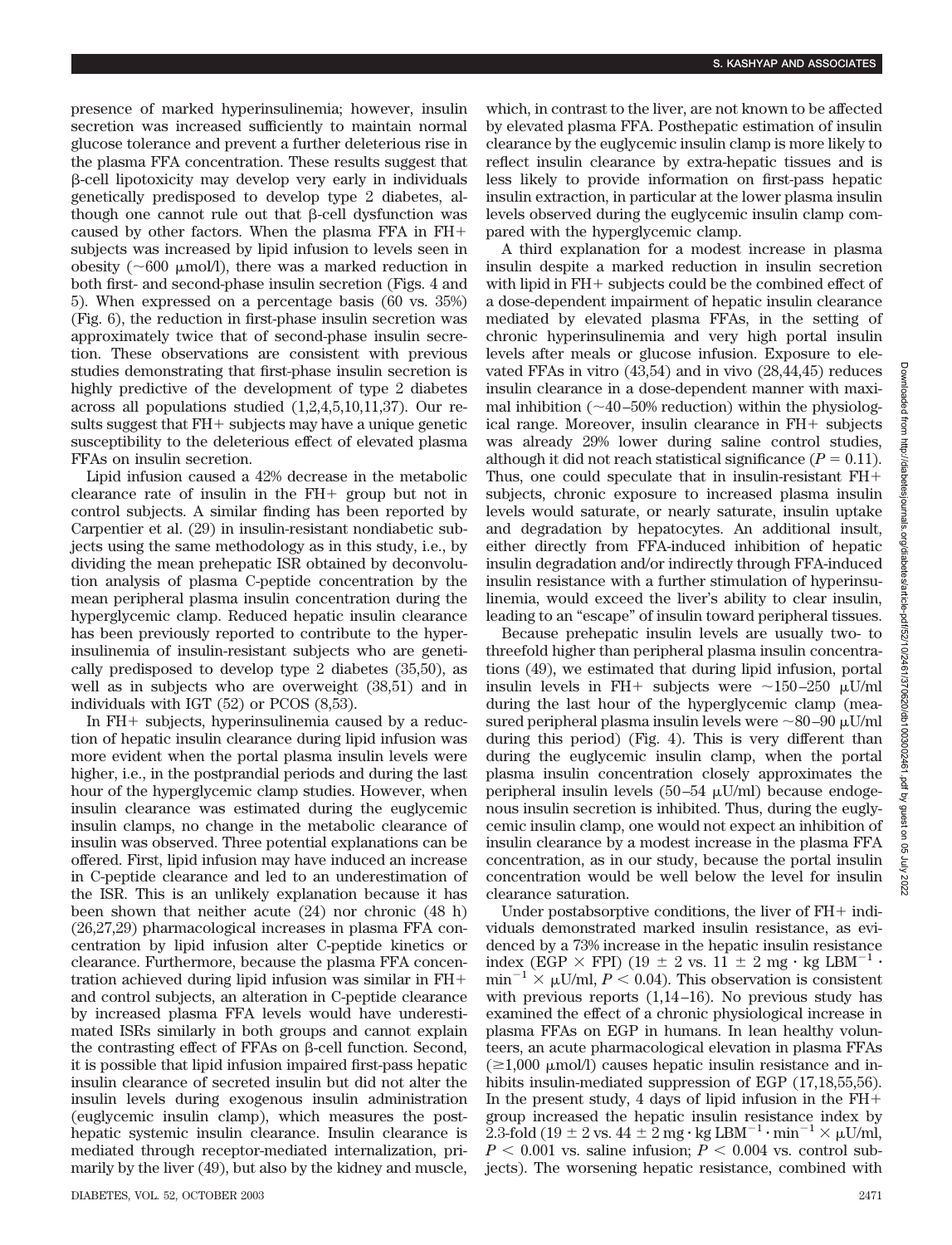--cell lipotoxicity, resulted in portal insulin levels that were inadequate to prevent a rise in basal EGP (from 2.4 to  $2.9 \text{ mg} \cdot \text{kg} \, \text{LBM}^{-1} \cdot \text{min}^{-1}, P < 0.001$ ). In control subjects, lipid infusion did not significantly increase the hepatic insulin resistance index, and a small increase in the FPI from 4 to 6  $\mu$ U/ml was sufficient to keep EGP from rising. Taken together, these findings indicate that the liver of  $FH+$  individuals is more susceptible to the "lipotoxic" effect of elevated plasma FFAs compared with control subjects. Consistent with this conclusion, the suppression of EGP during the insulin clamp was significantly impaired by lipid infusion in  $FH+$  individuals but unchanged in control subjects.

In agreement with previous studies from our laboratory  $(3,57)$  and others  $(2,4,5)$ , FH+ individuals were insulin resistant compared with matched control subjects without a family history of diabetes. The 47% reduction in insulinmediated  $R_d$  was accounted for primarily by decreased nonoxidative glucose disposal (glycogen synthesis) and, to a lesser extent, by impaired glucose oxidation. After lipid infusion,  $R_{\rm d}$  was reduced by 24% ( $P < 0.01$ ) in control subjects but not further decreased in the  $FH+$  group (Fig. 8). These results can be interpreted in one of two ways: *1*) the "lipotoxic" effect of elevated plasma FFA on peripheral tissues is fully established in normal glucose-tolerant FH subjects, so a further elevation in plasma FFA by lipid infusion causes no further reduction in Rd, or *2*) peripheral insulin resistance in  $FH+$  is unrelated to "lipotoxicity" but is near maximally established in healthy  $FH +$  subjects, thus lipid infusion cannot further impair insulin-stimulated glucose disposal. Whatever the explanation, the lack of worsening in peripheral insulin resistance by lipid infusion indicates that the deterioration in insulin secretion with lipid infusion resulted from a deleterious effect of elevated plasma FFAs on insulin secretion, and not from worsening insulin resistance and increased  $\beta$ -cell demand. Chronic exposure to elevated plasma FFA may impair the conversion of proinsulin to insulin (22) and disrupt the physiological glucose–fatty acid cross-talk by altering β-cell gene expression and signaling pathways (16,58).

The FFA-induced increase in hepatic insulin resistance and impairment in  $\beta$ -cell function contrasts with the lack of worsening of insulin resistance in skeletal muscle. This may be the result of different thresholds to the lipotoxic effect of plasma FFA on these target tissues. Thus, muscle might be particularly susceptible to even a modest chronic increase in plasma FFA concentration, whereas liver and --cells have better adaptive mechanisms and might be less sensitive. It also is possible that mechanisms unrelated to increased FFA availability are responsible for muscle insulin resistance in  $FH+$  individuals. If so, lipotoxicity could play a key role to induce hepatic insulin resistance and increase basal EGP and to impair insulin secretion in individuals genetically predisposed to develop type 2 diabetes, but it could be of less pathophysiological importance in inducing peripheral insulin resistance in FH subjects.

In the present study, we infused Liposyn III, composed largely of unsaturated long-chain fatty acids (55% linoleate, 22% oleate, 11% palmitate, and 4% stearate), which is different from the higher saturated fatty acid composition of plasma (11% linoleate, 38% oleate, 28% palmitate, and 12% stearate). One study in rats (59) indicated that the insulinotropic effect of FFAs increases with chain length and degree of saturation, with the saturated fatty acids palmitate and stearate being more potent to stimulate insulin secretion. However, discrepant results regarding the insulinotropic effects of various fatty acids have been reported by others (60,61). In the only study in humans, Stefan et al. (62) reported no difference in either first- or second-phase insulin secretion after 24-h exposure to lipids containing various proportions of saturated versus unsaturated fatty acids.

In conclusion, we have demonstrated for the first time the deleterious effect of a sustained increase of plasma FFA concentration on insulin secretion in nondiabetic subjects who are genetically predisposed to develop type 2 diabetes. In addition, lipid infusion caused a mild increase in basal EGP and impaired the suppression of EGP by insulin, changes characteristic of the early stages of type 2 diabetes. In contrast, healthy control subjects adapted to FFA-induced insulin resistance by mounting an adequate  $compensatory \beta-cell response.$  We hypothesize that chronically elevated plasma FFA concentrations may contribute to progressive  $\beta$ -cell failure in at least some individuals who are genetically predisposed to develop type 2 diabetes. This hypothesis emphasizes the important role of adipose tissue insulin resistance in the natural history of progressive  $\beta$ -cell failure leading to type 2 diabetes. From a therapeutic perspective, future interventions to prevent the development of type 2 diabetes may target insulin resistance in adipose tissue in individuals genetically predisposed to develop type 2 diabetes.

# **ACKNOWLEDGMENTS**

This work was supported by a Veterans Administration Research Career Development Award (to K.C.), a Howard Hughes Medical Institute Grant (to K.C.), a Veterans Administration VISN 17 grant (to K.C.), a Veterans Administration Merit Award (to R.D.), National Institutes of Health Grant RO1 DK-24092 (to R.D.), a General Clinical Research Center Audie L. Murphy Veterans Hospital grant (M01-RR-01346), and the Veterans Affairs Medical Research Fund.

We would like to thank all volunteers and the invaluable efforts of the General Clinical Research Center nursing staff, Celia Darland (research dietitian), and associated personnel. We also thank the skilled nursing assistance of James King, John Kincade, Norma Diaz, and Tricia Wolff, who performed the metabolic studies. We are grateful to Kathy Camp, Sheila Taylor, and Cindy Muñoz for their skilled laboratory work. We are indebted to Shuko Lee, MS, for her expert statistical assistance. Elva Gonzales and Lorrie Albarado contributed with outstanding secretarial support.

### **REFERENCES**

- 1. DeFronzo RA: Pathogenesis of type 2 diabetes: metabolic and molecular implications of identifying diabetes genes. *Diabetes Reviews* 5:177–269, 1997
- 2. Eriksson J, Franssila-Kallunki A, Ekstrand A, Saloranta C, Widén E, Schalin C, Groop L: Early metabolic defects in persons at increased risk for non-insulin-dependent diabetes mellitus. *N Engl J Med* 321:337–343, 1989
- 3. Gulli G, Ferrannini E, Stern M, Haffner S, DeFronzo RA: The metabolic profile of NIDDM is fully established in glucose-tolerant offspring of two Mexican-American NIDDM parents. *Diabetes* 41:1575–1586, 1992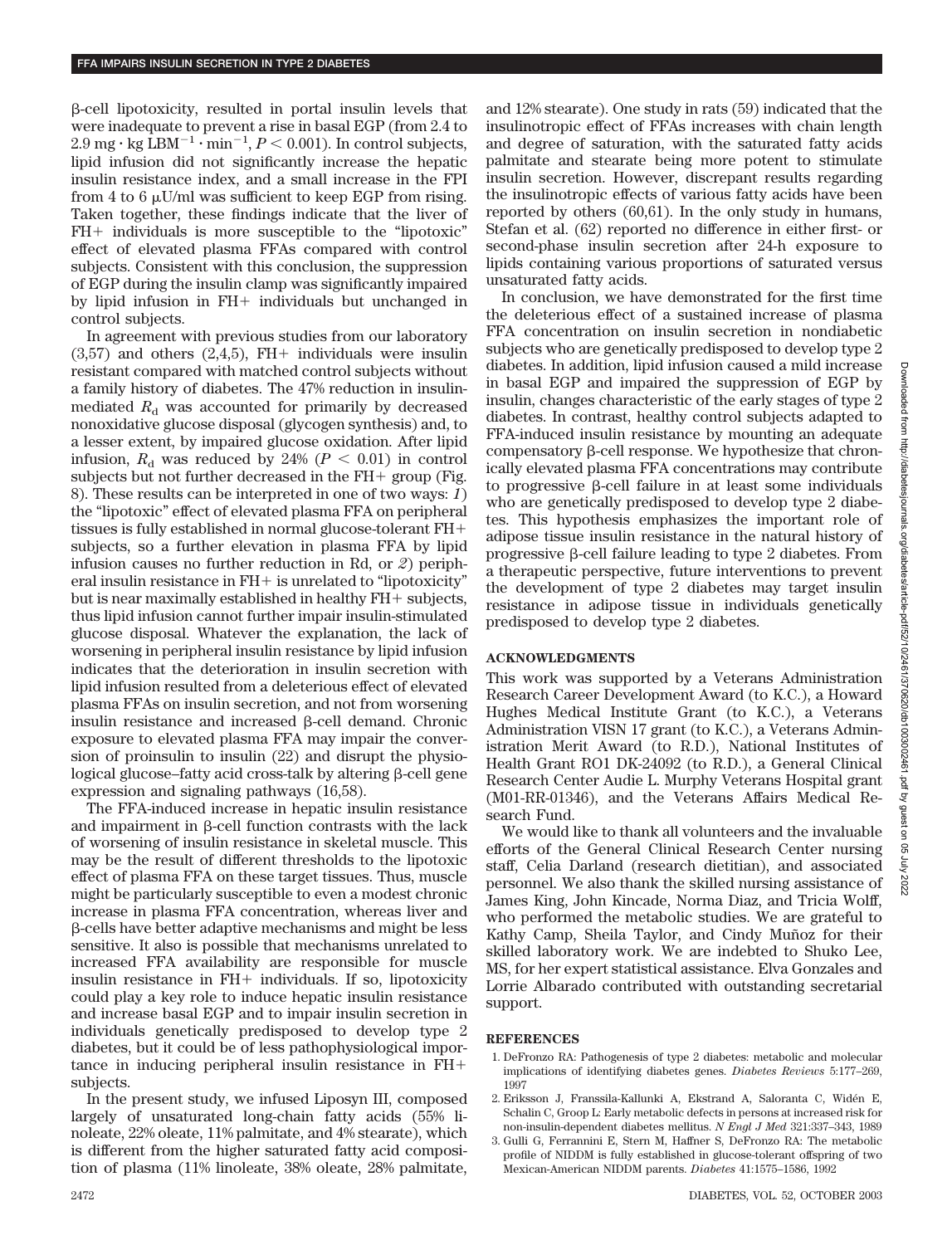- 4. Lillioja S, Mott D, Spraul M, Ferraro R, Foley JE, Ravussin E, Knowler WC, Bennett PH, Bogardus C: Insulin resistance and insulin secretory dysfunction as precursors of non-insulin dependent diabetes mellitus. *N Engl J Med* 329:1988–1992, 1993
- 5. Vauhkonen I, Niskanen L, Vanninen E, Kainulainen S, Uusitupa M, Laakso M: Defects in insulin secretion and insulin action in non-insulin-dependent diabetes mellitus are inherited. *J Clin Invest* 100:86–96, 1997
- 6. Lillioja S, Bogardus C, Mott D, Kennedy A, Knowler W, Howard B: Relationship between insulin mediated glucose disposal and lipid metabolism in man. *J Clin Invest* 75:1106–1115, 1985
- 7. Bonadonna R, Groop L, Kraemer N, Ferrannini E, Del Prato S, DeFronzo RA: Obesity and insulin resistance in humans: a dose-response study. *Metabolism* 39:452–459, 1990
- 8. O'Meara N, Blackman J, Ehrman D, Barnes RB, Jaspan JB, Rosenfield RL, Polonsky KS: Defects in  $\beta$ -cell function in functional ovarian hyperandrogenism. *J Clin Endocrinol Metab* 76:1241–1247, 1993
- 9. Lewy V, Danadian K, Witchel S, Arslanian S: Early metabolic abnormalities in adolescent girls with polycystic ovarian syndrome. *J Pediatr* 138:38–44, 2001
- $10.$  Buchanan T: Pancreatic  $\beta$ -cell defects in gestational diabetes: implications for the pathogenesis and prevention of type 2 diabetes. *J Clin Endo Metab* 86:989–993, 2001
- 11. Weyer C, Bogardus C, Mott D, Pratley R: The natural history of insulin secretory dysfunction and insulin resistance in the pathogenesis of type 2 diabetes mellitus. *J Clin Invest*: 787–794, 1999
- 12. Jensen C, Cnop M, Hull R, Fujimoto W, Kahn S, the American Diabetes Association GENNID Study Group: β-Cell function is a major contributor to oral glucose tolerance in high-risk relatives of four ethnic groups in the U.S. *Diabetes* 51:2170–2178, 2002
- 13. Unger RH: Lipotoxicity in the pathogenesis of obesity-dependent NIDDM: genetic and clinical implications (Review). *Diabetes* 44:863–869, 1995
- 14. Boden G: Role of fatty acids in the pathogenesis of insulin resistance and NIDDM (Review). *Diabetes* 46:3–10, 1997
- 15. Kelley D, Mandarino L: Fuel selection in human skeletal muscle in insulin resistance: a reexamination (Review). *Diabetes* 49:677–683, 2000
- 16. McGarry J: Banting lecture 2001: Dysregulation of fatty acid metabolism in the etiology of type 2 diabetes. *Diabetes* 51:7–18, 2002
- 17. Ferrannini E, Barrett E, Bevilacqua S, DeFronzo RA: Effect of fatty acids on glucose production and utilization in man. *J Clin Invest* 72:1737–1747, 1983
- 18. Boden G, Jadali F: Effects of lipid on basal carbohydrate metabolism in normal men. *Diabetes* 40:686–692, 1991
- 19. Zhou Y-P, Grill V: Long-term exposure of rat pancreatic islets to fatty acids inhibits glucose-induced insulin secretion and biosynthesis through a glucose fatty acid cycle. *J Clin Invest* 93:870–876, 1994
- 20. Sako Y, Grill V: A 48-hour lipid infusion in the rat time-dependently inhibits  $glucose$ -induced insulin secretion and  $\beta$ -cell oxidation through a process likely coupled to fatty acid oxidation. *Endocrinology* 127:1580–1589, 1990
- 21. Elks M: Chronic perifusion of rat islets with palmitate suppresses glucosestimulated insulin release. *Endocrinology* 133:208–214, 1993
- 22. Bollheimer C, Skelly R, Chester M, McGarry J, Rhodes C: Chronic exposure to free fatty acid reduces pancreatic  $\beta$ -cell insulin content by increasing basal insulin secretion that is not compensated for by a corresponding increase in proinsulin biosynthesis translation. *J Clin Invest* 101:1094– 1101, 1998
- 23. Amery CM, Round RA, Smith JM, Nattrass M: Elevation of plasma fatty acids by ten-hour intralipid infusion has no effect on basal or glucosestimulated insulin secretion in normal man. *Metabolism* 49:450–454, 2000
- 24. Balent B, Goswami G, Goodloe G, Rogatsky E, Rauta O, Nezami R, Mints L, Hogue Angeletti R, Stein DT: Acute elevation of NEFA causes hyperinsulinemia without effect on insulin secretion rate in healthy human subjects. *Ann N Y Acad Sci* 967:535–543, 2002
- 25. Paolisso G, Gambardella A, Tataranni P: Opposite effects of short-and long-term fatty acid infusion on insulin secretion in healthy subjects. *Diabetologia* 38:1295–1299, 1995
- 26. Carpentier A, Mittelman S, Lamarche B, Bergman R, Giacca A, Lewis G: Acute enhancement of insulin secretion by FFA in humans is lost with prolonged FFA elevation. *Am J Physiol* 39:E1055–E1066, 1999
- 27. Boden G, Chen X, Rosner J, Barton M: Effects of a 48-h fat infusion on insulin secretion and glucose utilization. *Diabetes* 44:1239–1242, 1995
- 28. Magnan C, Cruciani C, Clement L, Adnot P, Vincent M, Kergoat M, Girard A, Elghozi J-L, Velho G, Beressi N, Bresson J-L, Ktorza A: Glucose-induced insulin hypersecretion in lipid-infused healthy subjects is associated with a decrease in plasma norepinephrine concentration and urinary excretion. *J Clin Endocrinol Metab* 86:4901–4907, 2001
- 29. Carpentier A, Mittelman S, Bergman R, Giacca A, Lewis G: Prolonged

elevation of plasma free fatty acids impairs pancreatic  $\beta$ -cell function in obese nondiabetic humans but not in individuals with type 2 diabetes. *Diabetes* 49:399–408, 2000

- 30. Paolisso G, Tagliamonte M, Rizzo M, Gualdiero P, Saccomanno F, Gambardella A, Giugliano D, D'Onofrio F, Howard BV: Lowering fatty acids potentiates acute insulin response in first degree relatives of people with type II diabetes. *Diabetologia* 41:1127–1132, 1998
- 31. DeFronzo RA, Tobin JD, Andres R: Glucose clamp technique: a method for quantifying insulin secretion and resistance. *Am J Physiol* 237:E214–E223, 1979
- 32. Van Cauter E, Mestrez F, Sturis J, Polonsky K: Estimation of insulin secretion rates from C-peptide levels: comparison of individual and standard kinetic parameters for C-peptide clearance. *Diabetes* 41:368–377, 1992
- 33. Diamond M, Thornton K, Connolly-Diamond M, Sherwin R, DeFronzo RA: Reciprocal variations in insulin-stimulated glucose uptake and pancreatic insulin secretion in women with normal glucose tolerance. *J Soc Gynecol Invest* 2:708–715, 1995
- 34. Reaven G, Olefsky J: Relationship between heterogeneity of insulin responses and insulin resistance in normal subjects and patients with chemical diabetes. *Diabetologia* 13:201–206, 1977
- 35. Jones C, Pei D, Staris P, Polonsky K, Chen Y-D, Reaven G: Alterations in the glucose-stimulated insulin secretory dose-response curve and in the insulin clearance in nondiabetic insulin resistant individuals. *J Clin Endocrinol Metab* 82:1834–1838, 1997
- 36. Bergman R: Lilly lecture 1989: Toward a physiological understanding of glucose tolerance: minimal-model approach. *Diabetes* 38:1512–1527, 1989
- 37. Kahn SE, Prigeon RL, McCulloch DK, Boyko EJ, Bergman RN, Schwartz MW, Neifing JL, Ward WK, Beard JC, Palmer JP, et al.: Quantification of the relationship between insulin sensitivity and b-cell function in human subjects: evidence for a hyperbolic function. *Diabetes* 42:1663–1672, 1993
- 38. Polonsky K, Given B, Hirsch E, Shapiro E, Tillil H, Beebe C, Galloway J, Frank B, Karrison T, Van Cauter E: Quantitative study of insulin secretion and clearance in normal and obese subjects. *J Clin Invest* 81:435–441, 1988
- 39. Ekberg K, Landau B, Wajngot A, Chandramouli V, Efendic S, Brunengraber H, Wahren J: Contributions by kidney and liver to glucose production in the postabsorptive state and after 60 h of fasting. *Diabetes* 48:292–298, 1999
- 40. Steele R, Wall J, De Bodo R, Altszuler N: Measurement of size and turnover rate of body glucose pool by the isotope dilution method. *Am J Physiol* 187:15–25, 1956
- 41. Matsuda M, DeFronzo R: Insulin sensitivity indices obtained from oral glucose tolerance testing: comparison with the euglycemic insulin clamp. *Diabetes Care* 22:1462–1470, 1999
- 42. Groop LC, Bonadonna RC, DelPrato S, Ratheiser K, Zyck K, Ferrannini E, DeFronzo RA: Glucose and free fatty acid metabolism in non-insulindependent diabetes mellitus: evidence for multiple sites of insulin resistance. *J Clin Invest* 84:205–213, 1989
- 43. Svedberg J, Bjorntorp P, Smith U, Lonnroth P: Free fatty acid inhibition of insulin binding, degradation, and action in isolated rat hepatocytes. *Diabetes* 39:570–574, 1990
- 44. Wiesenthal S, Sandhu H, McCall R, Tchipashvili V, Yoshii H, Polonsky K, Shi ZQ, Lewis GF, Mari A, Giacca A: Free fatty acids impair hepatic insulin extraction in vivo. *Diabetes* 48:766–774, 1999
- 45. Hennes M, Dua A, Kissebah A: Effects of free fatty acids and glucose on splanchnic insulin dynamics. *Diabetes* 46:57–62, 1997
- 46. Amiel S, Caprio S, Sherwin R, Plewe G, Haymond M, Tamborlane W: Insulin resistance of puberty: a defect restricted to peripheral glucose metabolism. *J Clin Endocrinol Metab* 72:277–282, 1991
- 47. Caprio S, Hyman L, Limb C, McCarthy S, Lange R, Sherwin R, Shulman G, Tamborlane W: Central adiposity and its metabolic correlates in obese adolescent girls. *Am J Physiol* 269:E118–E126, 1995
- 48. Dobbins RL, Chester MW, Daniels MB, McGarry JD, Stein DT: Circulating fatty acids are essential for efficient glucose-stimulated insulin secretion after prolonged fasting in humans. *Diabetes* 47:1613–1618, 1998
- 49. Duckworth W: Insulin degradation: mechanisms, products, and significance. *Endocrinol Rev* 9:319–345, 1988
- 50. Haffner S, Stern M, Watanabe R, Bergman R: Relationship of insulin clearance and secretion to insulin sensitivity in non-diabetic Mexican-Americans. *Eur J Clin Invest* 22:147–153, 1992
- 51. Meistas M, Margolis S, Kowarski A: Hyperinsulinemia of obesity is due to decreased clearance of insulin. *Am J Physiol* 245:E155–E159, 1983
- 52. Bonora E, Zavaroni I, Coscell C, Butturini U: Decreased hepatic